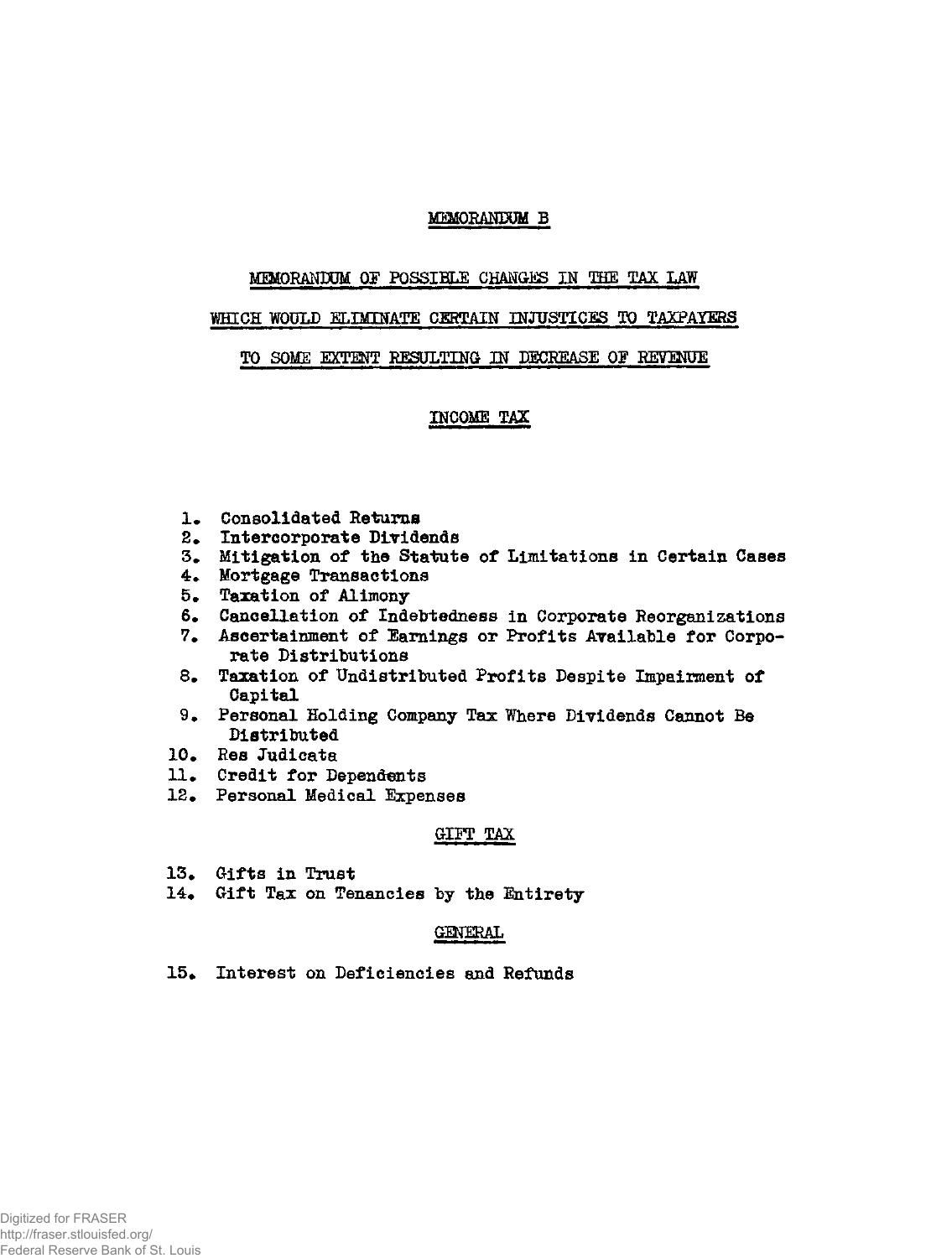# **MEMORANDUM OF POSSIBLE CHANGES IN THE TAX LAW WHICH WOULD ELIMINATE CERTAIN INJUSTICES TO**  TAXPAYERS TO **SOME ggflM**T **RESULTING IN DECREASE OF REVENUE**

### **INCOME TAX**

1. Existing Law as to Consolidated Returns. The in**come tax law since 1934 has abolished the privilege of filing consolidated corporate returns, except with reference to railroad corporations** 

**Discussion It seems to he generally accepted good accounting that the accounts of affiliated corporations should**  be computed on a consolidated basis. Separate corporate returns **often mean multiple taxation of the same earnings, and put an irresistible premium upon artificial intercompany transactions**  to reduce the tax burden. Also, Internal Revenue Bureau decen**tralization enormously complicates the problem of auditing unconsolidated returns\* What is really a single business unit**  should properly be taxed as such. Although the older provisions **on this point were productive of considerable litigation as to the existence of affiliation and the precise treatment of various intercompany items, the use of consolidated returns would be practical and feasible, especially in the light of previous** 

1. See Internal Revenue Code, Sec. 141.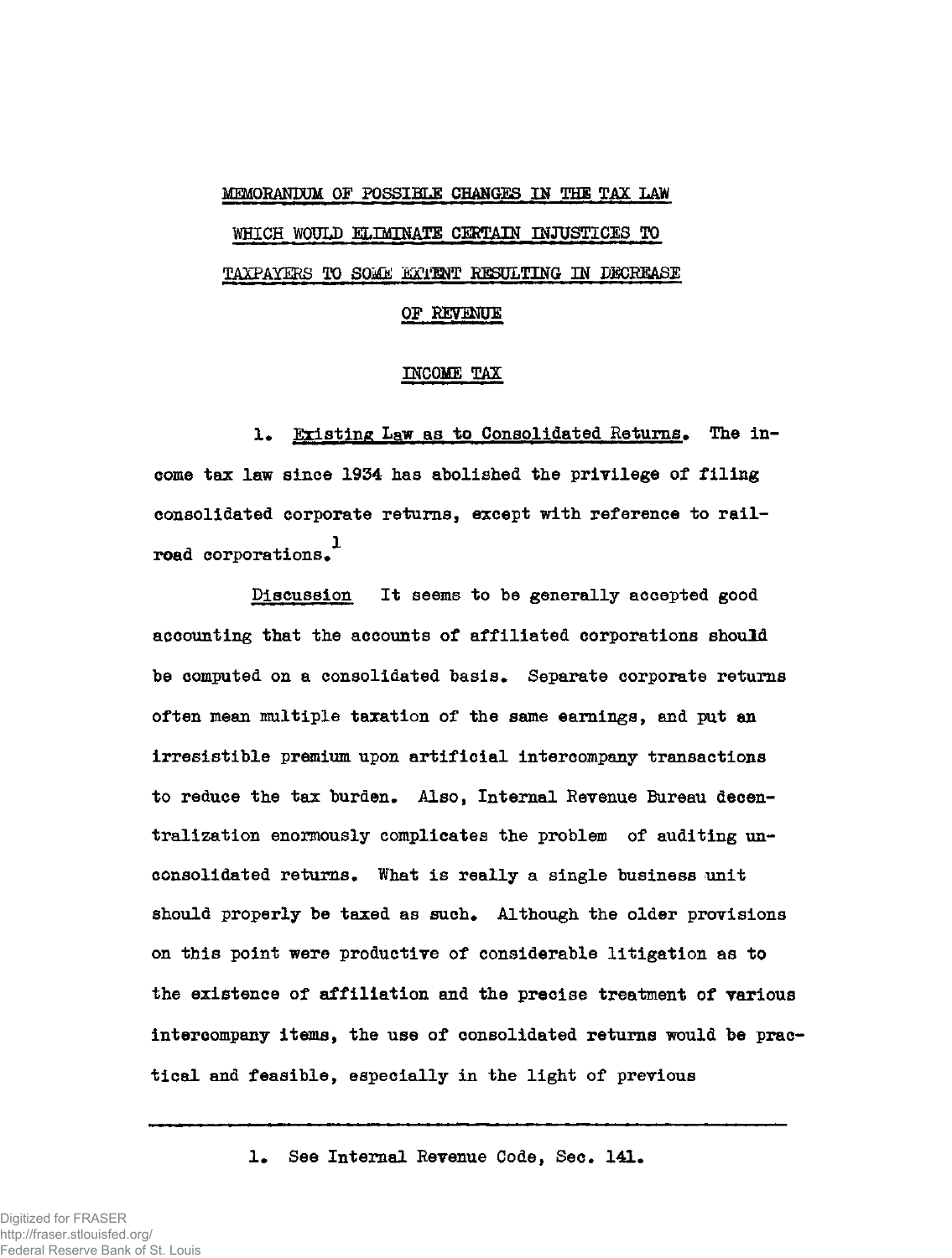experience. Little or no loss of revenue would be involved, since it is impossible to administer Section 45 with thoroughness.

**Re commendat ion Affiliated companies should either be required or permitted (if not required) to file consolidated re**turns under the general method applicable to years prior to 1934. **If the latter alternative is adopted, a higher rate of tax and consent to various regulations might be required as a price for the privilege of filing a consolidated return; such a differential was provided in the 1932 Act.** 

**2. Existing Law as to Intercorporate Dividends For**  nearly twenty years the income tax statutes, until 1935, exempted **intercorporate dividends. Recipient corporations were required for information purposes to report dividends from domestic corporations, but were allowed to deduct such dividends to their full extent in determining taxable net income. Section 26 (b) of the Internal Revenue Code now has the effect of relieving intercorporate dividends from double taxation only to the extent of 85%,<sup>1</sup> while tax is imposed upon such dividends to the extent of the remaining 15%. This means a normal tax of 2.jfo on intercorporate dividends under the 1940 rates (18% of 15%)•** 

**1. This percentage was formerly 90%•** 

Digitized for FRASER http://fraser.stlouisfed.org/ Federal Reserve Bank of St. Louis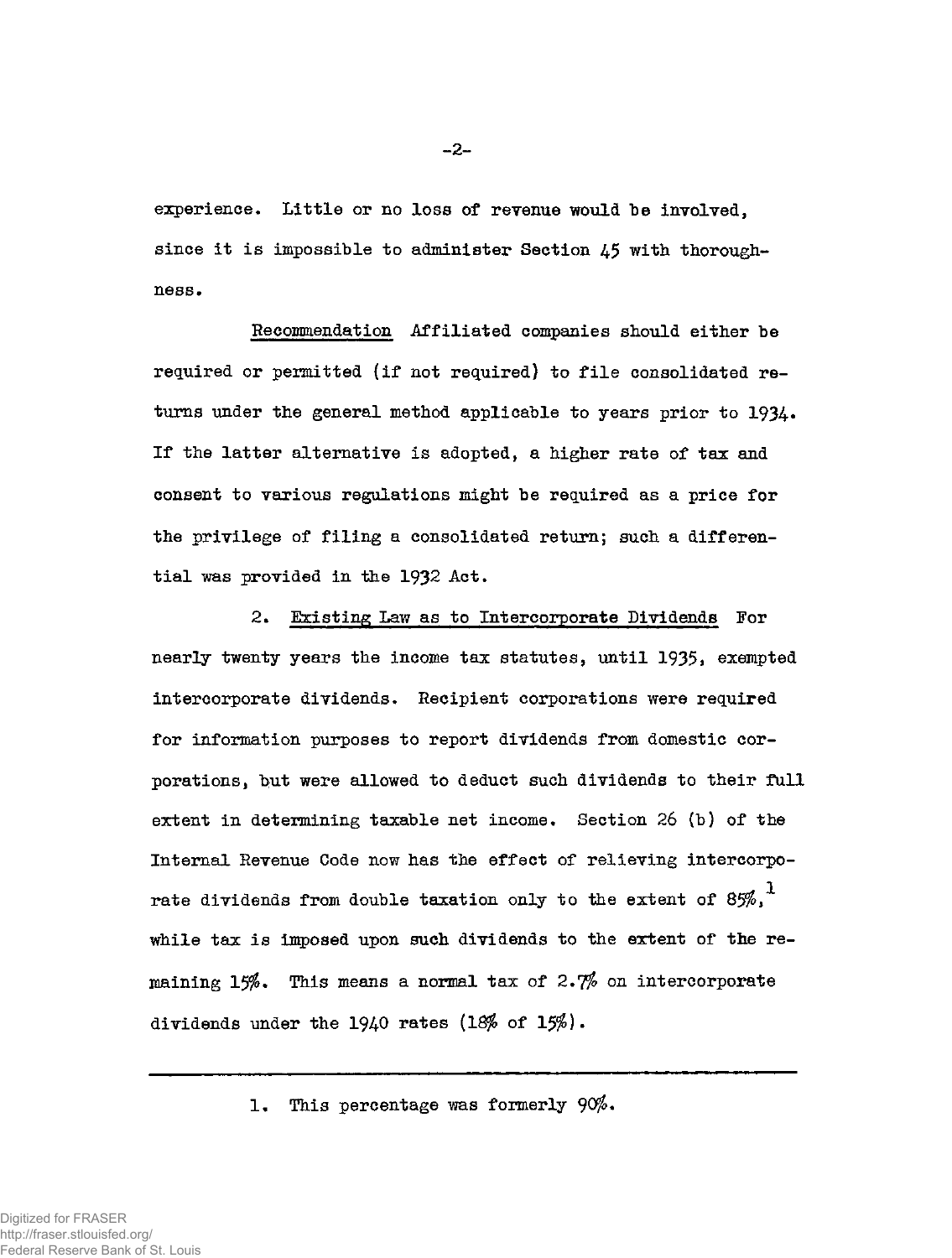**Discusslon The purpose of the legislative change of policy in 1935 resulting in partial taxation of intercorporate dividends**  was partly a revenue purpose.<sup>1</sup> and was also derived from a desire to **discourage complicated networks of holding companies- This purpose has, of course, been partly achieved in the case of management and**  holding companies by the Wheeler-Rayburn Law. A Congressional pur**pose to discourage personal holding companies has also been achieved by a very drastic special provision applicable to personal holding companies first inserted in the 1937 Act and now part of Title I A and Supplement P» However, there still remains a necessity of discouraging over-complicated corporate structures, particularly struc**tures involving the use of a triple tier of corporations. On the **other hand, there are undoubtedly many situations in which subsidiaries are a legal necessity, as for example where a railroad is compelled to incorporate in a number of states as the price of doing business.<sup>2</sup>**

**2# Various useful and necessary purposes of holding and subsidiary corporations are set forth in Berle and Means, Modern Corporation and Private Property (1932).** 

**i» Apparently another purpose in 1936 was to prevent avoidance of tax by dividing the income of a corporation among sev**eral subsidiary corporate units. But see Twentieth Century Fund, **Facing and Tax Problem, p» 179 (1937): "However, substantial avoidance would be impractical for a large corporation since its**  business would have to be divided among numerous small subsidiaries. **Furthermore,.such avoidance could be prevented by taxing subsidiaries at the highest rate of taxation applicable to the whole affiliated group**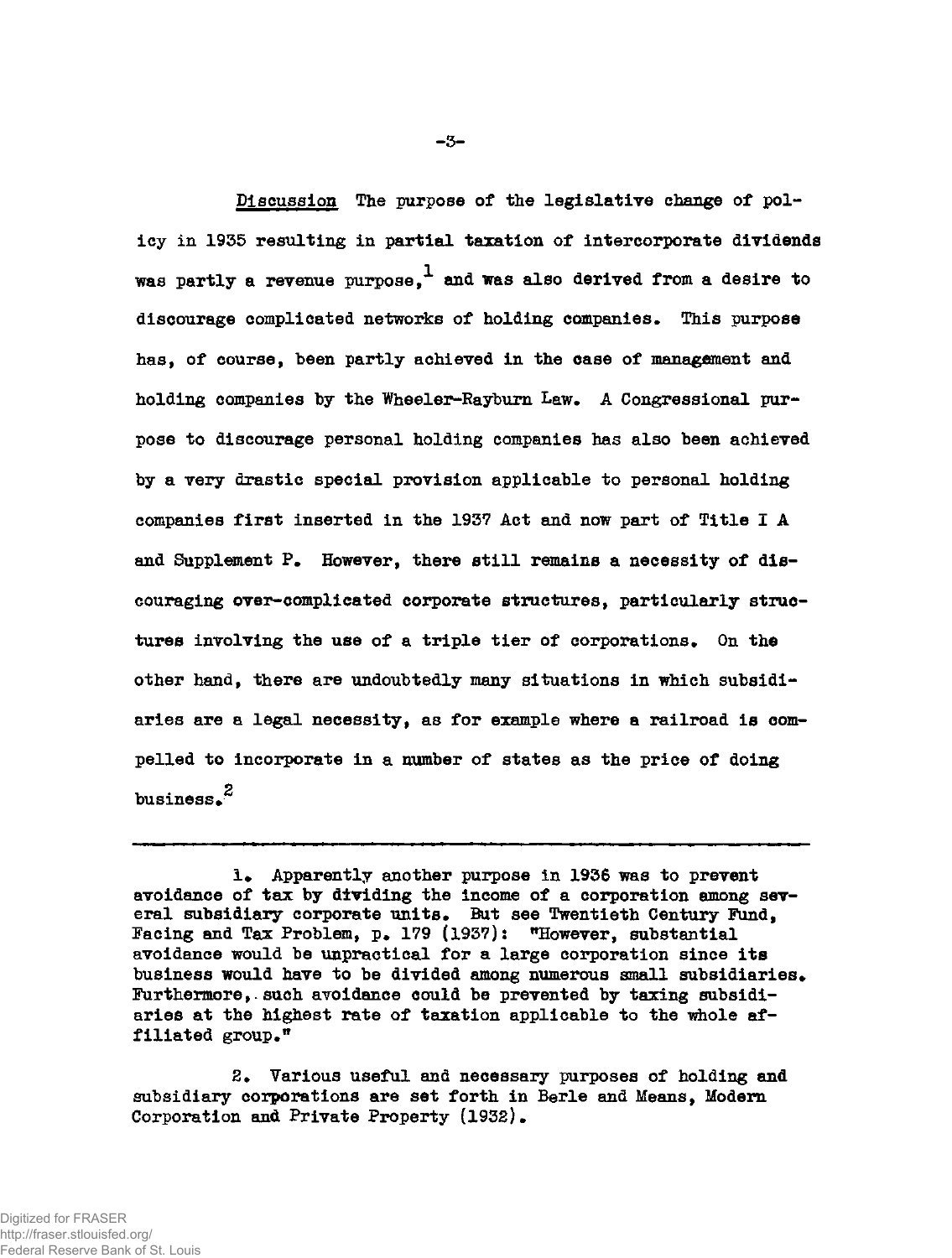**It would be a happy solution if we could devise some method of taxing intercorporate dividends which, in accomplishing desirable objects, did not penalize cases where a minor degree of corporate complication is unavoidable\* It might also be advisable to eliminate from this double taxation intercorporate dividends where the receiving corporation has merely reasonably invested a surplus in the stock of other corporations and has a small interest which has no real controlling power in the corporation whose stock**  is owned.

**Recommendations Recommendations have to be vagae on this point but certainly certain aspects of the problem may be canvassed as follows:** 

**(a) The possibility of the elimination of this type of double taxation where a subsidiary corporation is a matter of necessity or requirement, as in the railroad cases mentioned\*** 

**(b) The possibility of the elimination of this type of double taxation in cases in which a corporation has merely more or**  less temporarily invested surplus as above.

**(c) The possibility of stiffening the tax in cases of inexcusably complicated corporate structures which have no reasonable**  business purpose or foundation.

**3. Existing Law as to Mitigation of the Statute of Limitations in Certain Cases Section 820 was added to the income tax** 

**4-**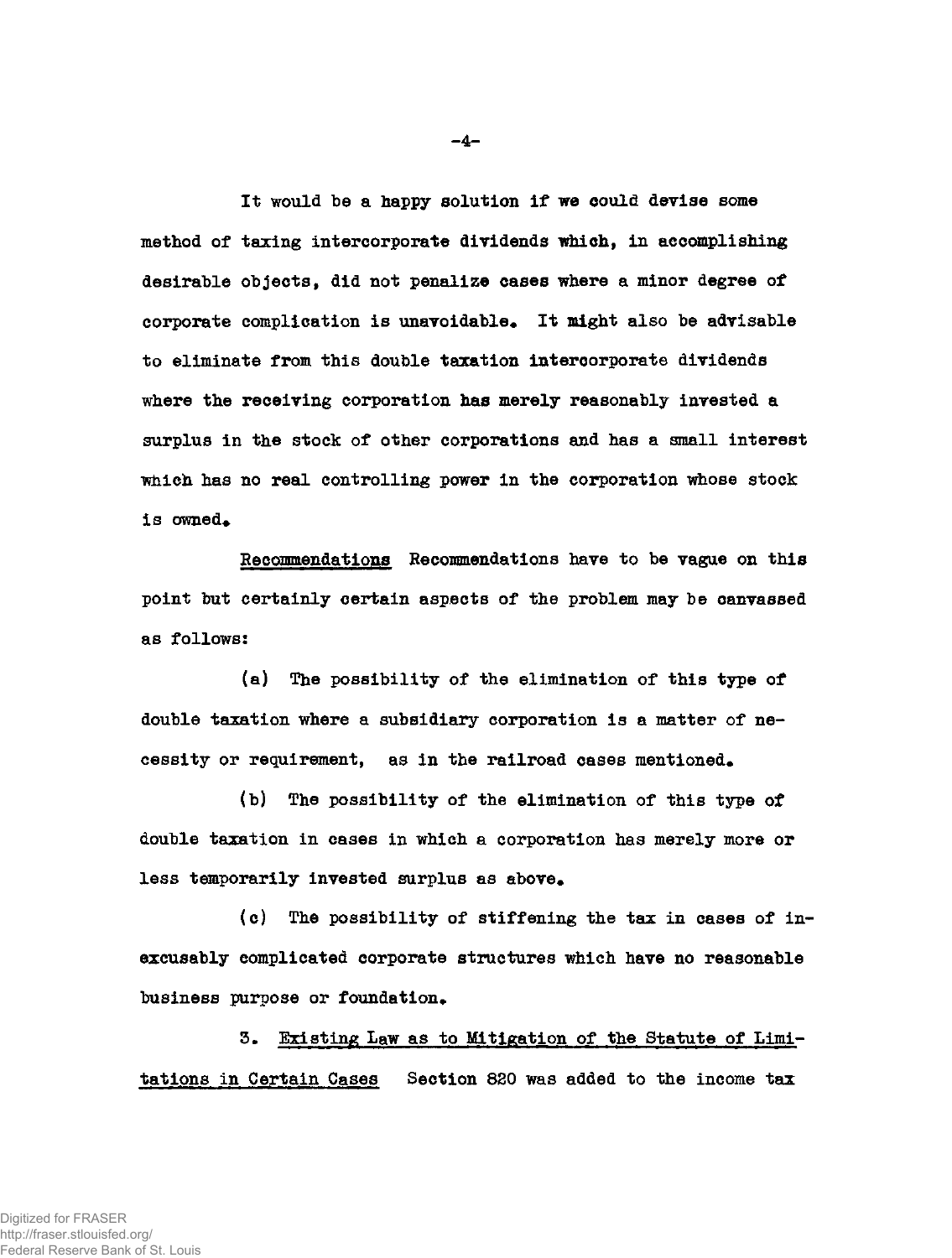**statutes by the Revenue Act of 1938 to prevent the possibility of double deductions or double taxes based upon the same items. Under this Section if there is a determination under the income tax laws subsequent to August 27, 1938, resulting in an inconsistent treatment of a prior item - either as to the identification of the taxpayer or when an item is taxable - then the item can be corrected by taxing the amount correctly and allowing a deficiency assessment or refund, except that no adjustment can be made for years previous**   $\tan 1932.<sup>1</sup>$ 

**Discussion Some of the worst types of inconsistency are not covered by this Section. The statute treats of the double allowance of a deduction, but does not affect the double disallowance of a deduction. The chief examples of this category are deductions for worthless securities or bad debts\* Neither taxpayers nor government officials are entirely innocent of inconsistent footballing regarding such items. The government often claims, and frequently with success, that the stock or bad debt claimed as a deduction by the taxpayer actually became worthless in a year prior to the taxable year and also prior to the period within which refund claims are possible.** 

**1. See generally Maguire, Surrey and Traynor, Section 820 of the Revenue Act of 1938, 48 Yale, L. J. 509, 719 (1939)•** 

**-5-**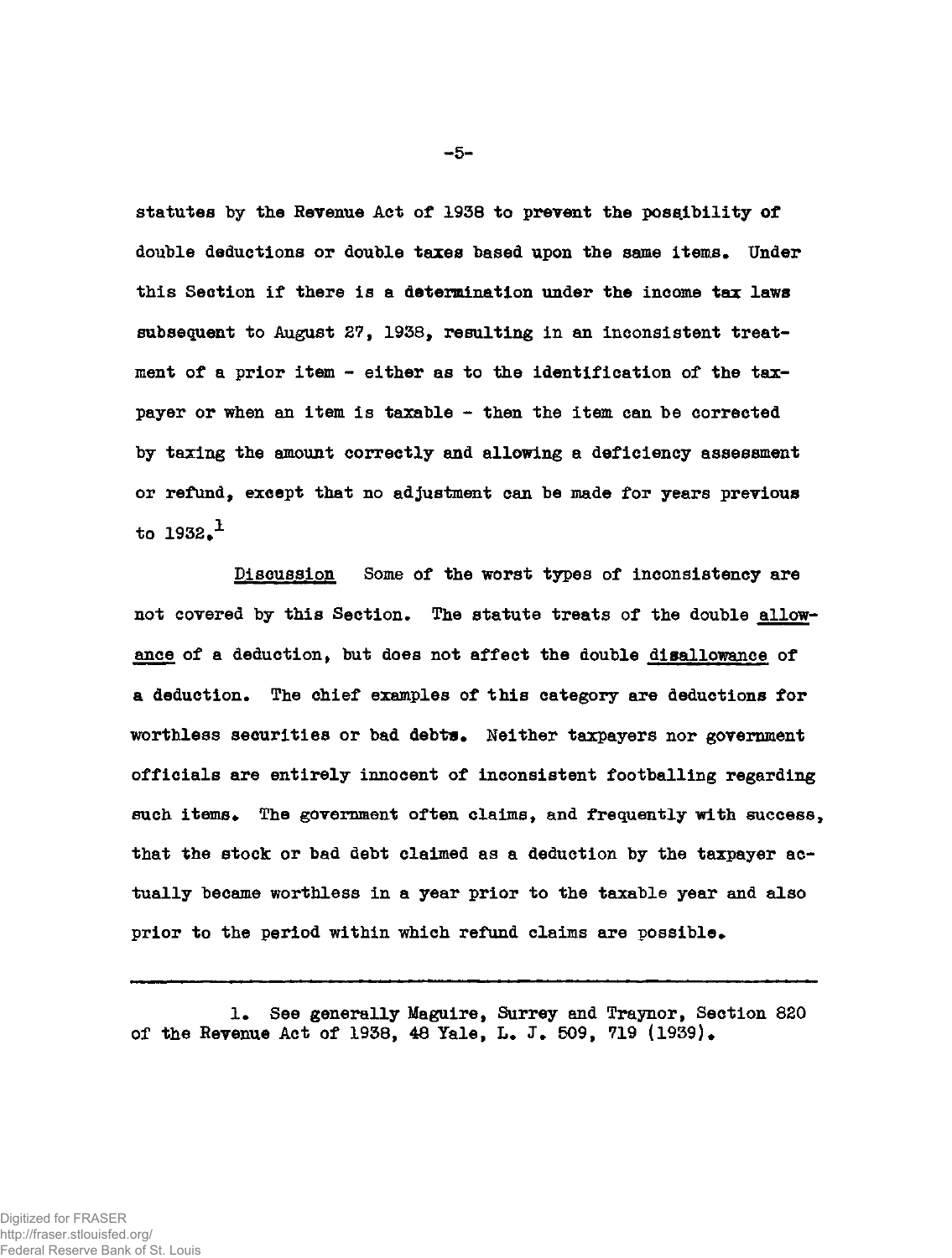**The new statute thus is inconsistent in its condemnation**  of inconsistencies. Stock losses may not be claimed by the tax**payer because of reasonable doubt as to the facts, rather than any culpable negligence on the taxpayer<sup>1</sup>s part; and if the debt or stock is finally held to hare become worthless in an outlawed year, then**  the error is irretrievably perpetuated. The explanations offered **informally for this incompleteness of Section 820 are not wholly satisfactory. It is stated that if an adjustment were here permitted, the statute of limitations would be virtually abolished\*<sup>1</sup> But at least some permissive machinery might be set up to permit**  the Commissioner to do justice in these excluded cases.

**Recommendation Section 820 should be extended so as to give discretion to the Commissioner to allow adjustments back to some appropriate date for amounts which would otherwise be completely lost as deductions• Also, the requirement in Section 23 (k) that a debt ascertained to be worthless mast be "charged off within the par**ticular year<sup>*n*</sup> should be removed from the statute, and this elimina**tion should be made retroactive to the extent outlined above\*** 

**4\* Existing Law as to Mortgage Transactions** *A* **great number of opportunistic decisions made by a bewildering variety of administrative and judicial officials has completely confused the whole**  field of transactions involving mortgaged property. This confusion

**-6-**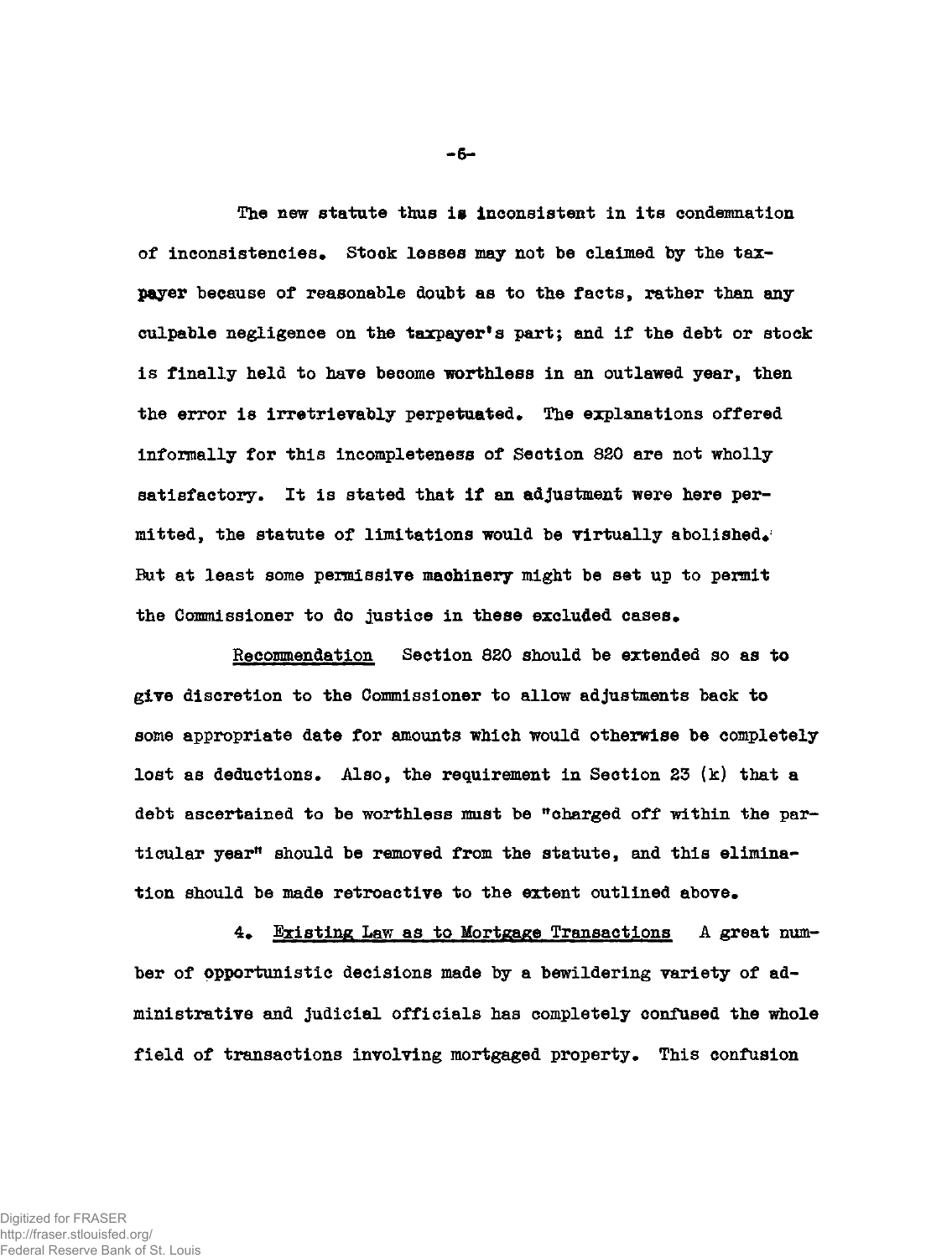**involves questions both as to the recognizable date of the loss suffered by 4he mortgagor or mortgagee and the nature of such losses (whether capital or ordinary).<sup>1</sup>**

**Discussion Where the mortgagee bids in mortgaged property at a price which happens to include interest accrued on the mortgage, the Supreme Court has decided that the "interest" is constructively received and constitutes taxable income to the mortgages, even though the fair market value of the property at the time of the sale may have been far less than the bid price and the mortgagee**  therefore had an actual  $loss^2$  On the other hand, if the property **is "voluntarily" conveyed by the mortgagor to the mortgagee in satisfaction of the debt without the formality of a foreclosure, the mortgagee is not treated as having received taxable interest unless the fair market value of the property transferred is equal to the prin**cipal debt plus interest.<sup>3</sup>

**1. See generally Paul, Federal Income Tax Problems of**  Mortgagors and Mortgagees, 48 Yale L. J. 1315 (1939).

**2\* Helvering v. Midland Mutual Life Insurance Co., 300 U.S. 216 (1937)•** 

**3. Manhattan Mutual Life Insurance Co., 37 BTA 1041.** 

**-7«**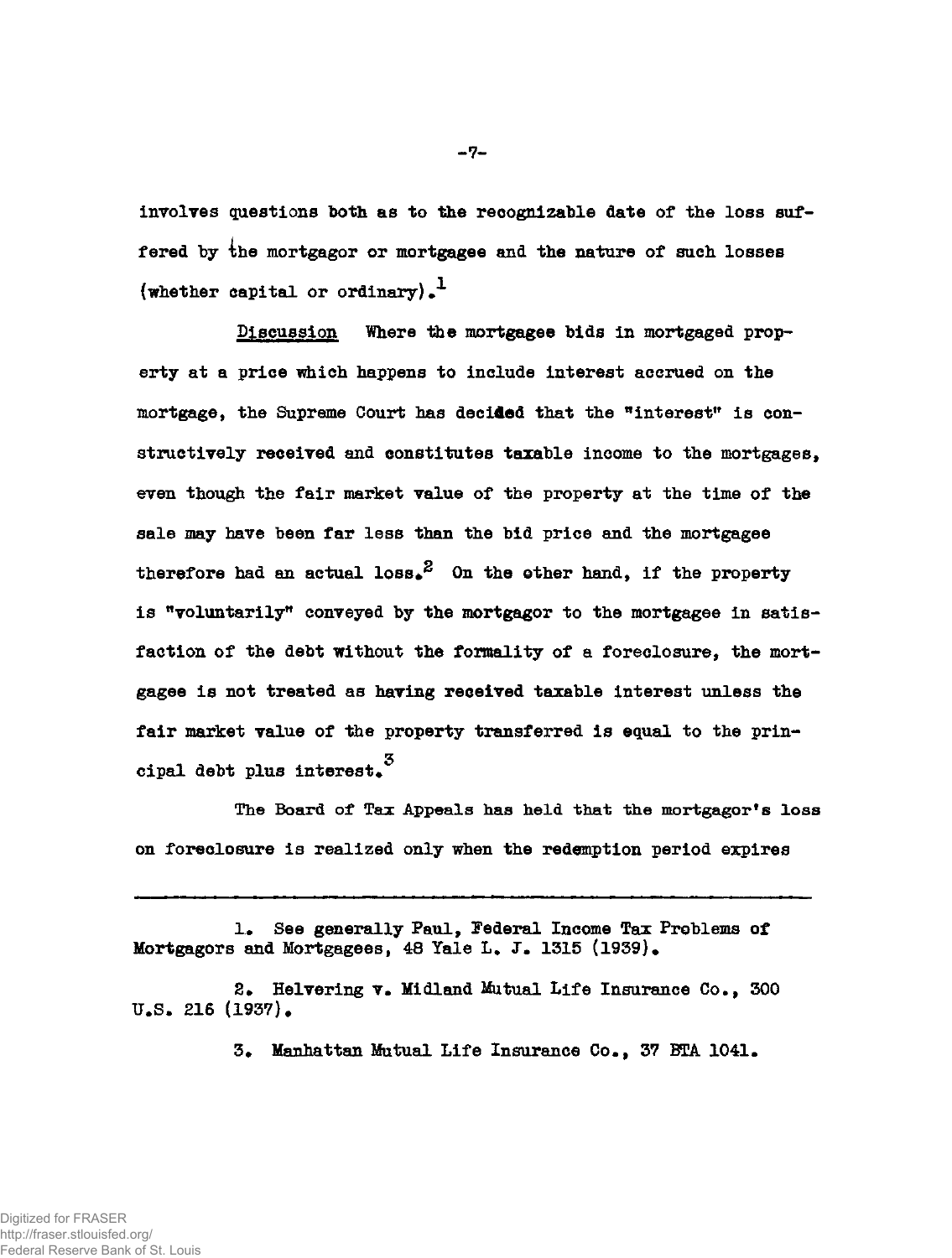under local law.<sup>1</sup> In view of the comparative infrequency of redemptions, such a rule is decidedly arbitrary. Moreover, it causes com**plicated questions where the period of redemption is different with**  respect to different parties in interest. It would be far more con**venient, and certainly more realistic, to provide that the loss is**  realized at least as soon as the foreclosure sale occurs.

**The nature of any loss suffered by the parties (as to whether an ordinary or capital loss for income tax purposes) has also been a**  fertile field of disagreement. The Treasury regulations<sup>2</sup> permit the mortgagee to deduct as an ordinary bad debt the uncollectible deficiency upon a foreclosure, to the extent that the mortgage notes have not been applied on the bid price. But the regulations go on to provide that where the mortgagee bids in the property, he realizes a capital gain or loss measured by the difference between the bid price and the fair market value of the property. It is also ruled by the Bureau and the Board of Tax Appeals that except as to depreciable property a capital loss occurs (as to both mortgagor and mortgagee) where property is conveyed in satisfaction of the debt without a fore**where property is conveyed in satisfaction of the debt without a fore-**

**1\* J. C. Hawkins, 34 BTA 918, aff'd 91 F(2d) 354 (CCA 5th, 1937); Derby Realty Co., 35 BTA 335, dismissed without opinion.** 

**2\* Reg. 101, Art. 23 (k)-3.** 

**3. See for example Betty Rogers, et al., 37 BTA 897, aff'd 103 F(2d) 790 (CCA 9th, 1939), cert. den. Oct. 9, 1939; but see Bingham v. Comm., F(2d) (CCA 2nd, July 26, 1939).** 

Digitized for FRASER http://fraser.stlouisfed.org/ Federal Reserve Bank of St. Louis **-8-**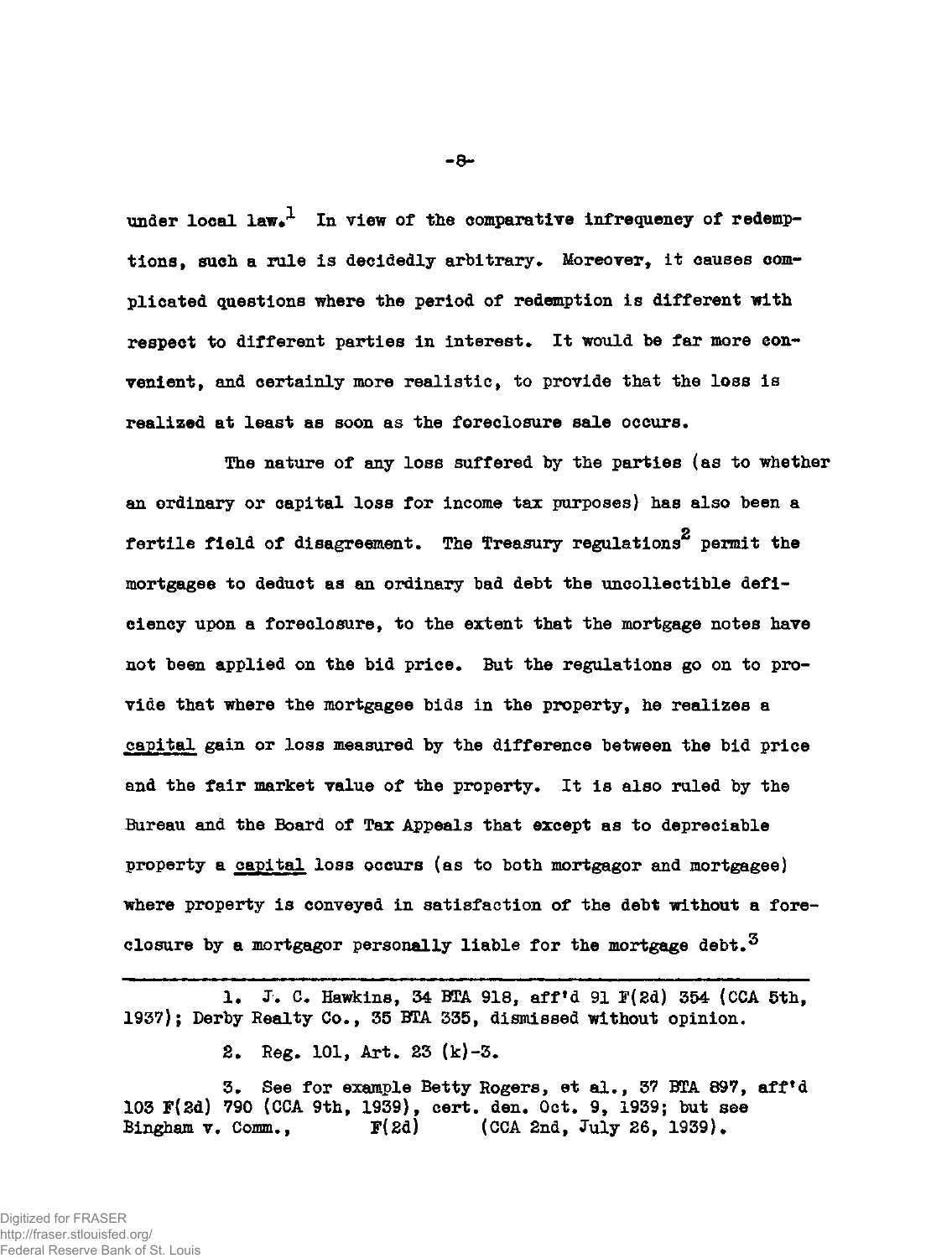**There should certainly be no taxable gain from the purchase of property by the mortgagee. Nor should the loss of the mortgagee upon a foreclosure, or the loss of either party upon a "voluntary" conveyance of the mortgaged property, be treated as a capital loss\* Such a conveyance is not a<sup>n</sup>sale or exchange" except in the most technical sense of the term; the parties are in the position of debtor and creditor rather than of seller and purchaser. It is a medieval play with words to say that a foreclosure sale is involuntary but that a conveyance under threat of foreclosure is voluntary. The mortgagor<sup>1</sup>s**  equity is usually wholly worthless in either case.

**Calculations of gain or loss upon foreclosure raise further problems as to the mortgagee's cost basis for gain or loss upon a re**sale. The regulations now provide that the mortgagee's basis is the **fair market value at the time of foreclosure (which is taken to be the bid price in the absence of clear contrary evidence). However, considerable doubt has been cast on the validity of these regulations by the Midland Mutual decision\* The Supreme Court\*s refusal in that case to consider fair market value on the question of interest income may mean that the mortgagee's basis is the price which he bid at the foreclosure,**  regardless of actual value.

**Recommendation There should at least be added to Section 117 (as was done in the case of redemptions of corporate bonds) a provision that neither a foreclosure, nor a conveyance in lieu thereof, is to be**  deemed a sale or exchange for income tax purposes.

**- 9 -**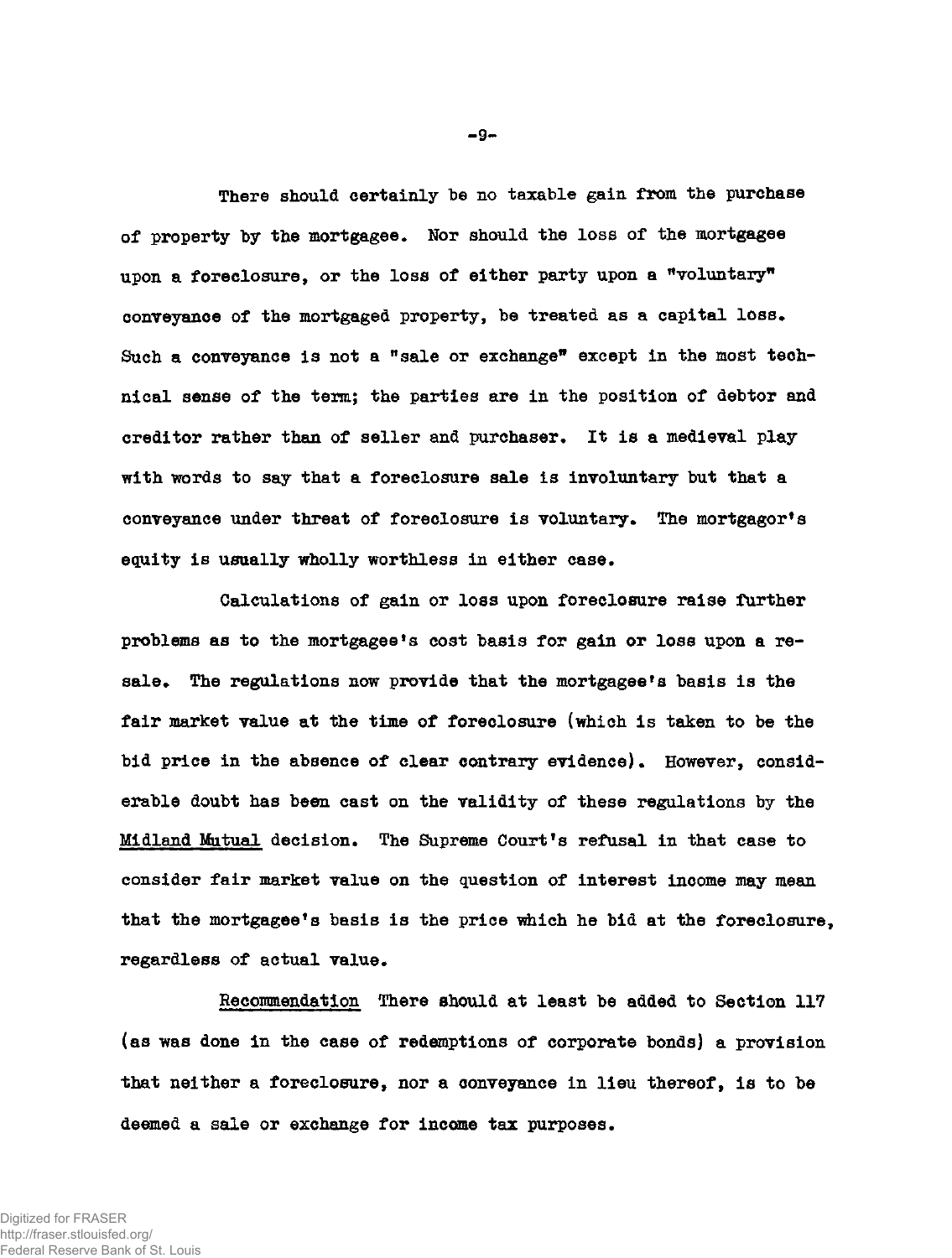**Such a provision might be merely part of a general revision of Section 117, in so far as it relates to transfers which are essen**tially involuntary, such as losses on corporate liquidations.

5. Existing Law as to Taxation of Alimony The Supreme **Court several years ago committed itself to the view that alimony does not constitute taxable income to the divorced wife\*<sup>1</sup> This principle has been further extended to exempt from income tax in the hands of the wife trust payments provided in lieu of direct alimony payments; the income from such trusts remains taxable to the husband on the ground that he is receiving its economic benefit through the discharge of his p legal obligation of support\*** 

**Discussion It does not seem constitutionally necessary to continue granting divorced wives this freakish exemption from income tax either upon direct alimony payments or upon distributions from an**  alimony trust set up by the husband. The theory of the Supreme Court **in the Gould case was that alimony was not income, but rather a transfer to her of capital to take the place of the support which the husband would have given her in future years if the parties had continued**  living together. But while it is true that the value of the support **given by a husband to his wife is not taxable to her while the parties** 

1. Gould **v.** Gould, 245 U.S. 151 (1917).

2. Douglas **v. Willcuts, 296 U.S. 1 (1933).**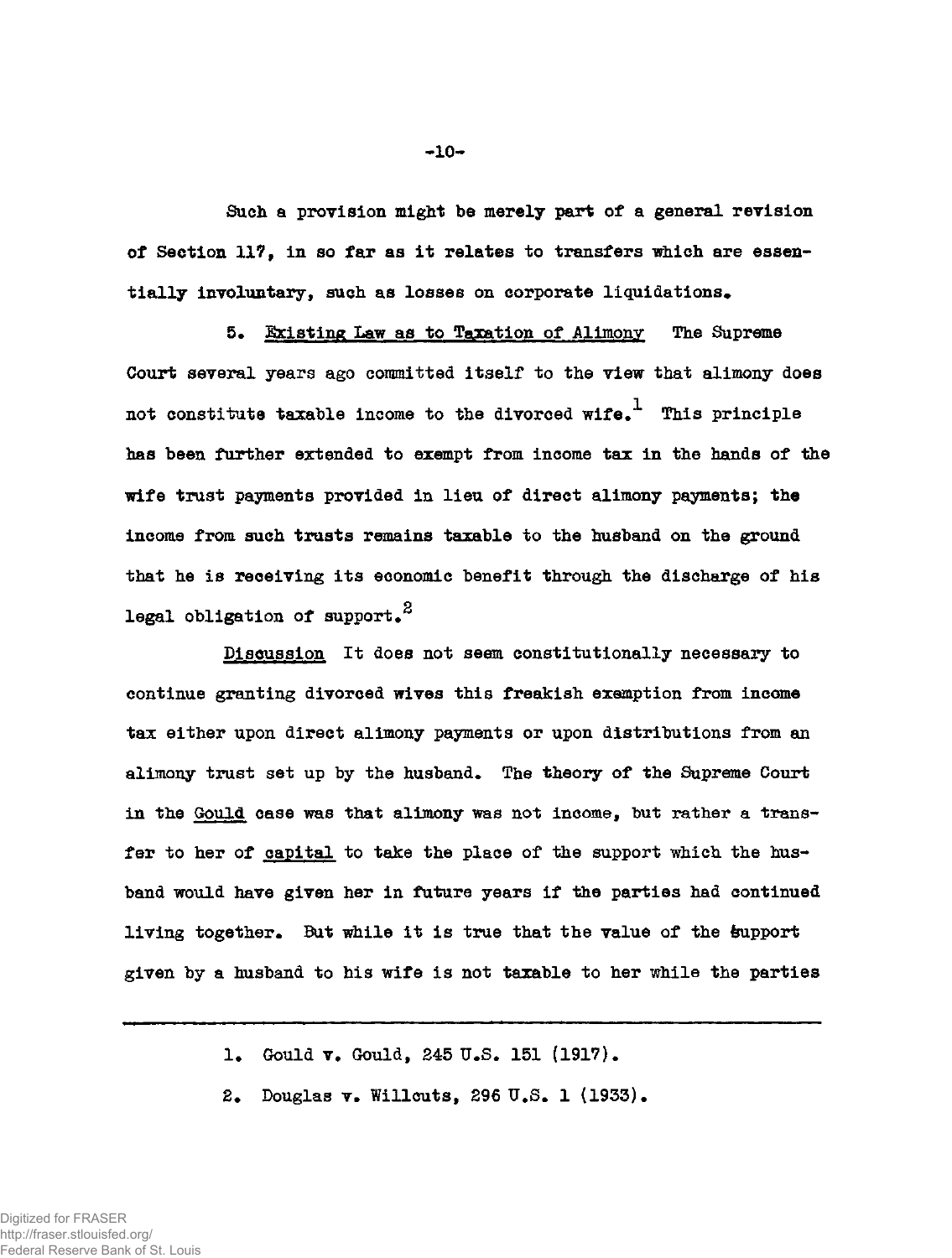**are living together, there seems no conclusive reason why the same exemption should be granted to the pecuniary substitute which the law grants to the wife upon her divorce, and which she is free to use for any purpose she desires.** 

**The existing treatment leads to endless complications and**  controversies as to who shall be taxed on the trust income under vary**ing sets of facts, as where the husband dies before the ex-wife but the alimony trust for her benefit continues, or where the wife was the guilty parly in the divorce proceeding and was not legally entitled to alimony, or where the very creation of the alimony trust completely relieves the husband under local law from any further obligation to his ex-spouse. A typical case in this field is now pending before the**  Supreme Court<sup>1</sup> but is unlikely to afford a complete solution. The lia**bilities of the present system, in the form of uncertainty and of the heavy burden of litigation which it throws upon the courts, more than outweigh its assets, since taxing the wife rather than the husband would cause little if any decline of revenue.** 

**Recommendation The income tax statute should be amended to tax the wife upon alimony payments or trust payments in lieu of alimony, and the husband should be allowed to deduct such amounts from his own taxable income. The revenues could be completely protected by imposing a gift tax upon the creation of alimony trusts; this could be** 

1. Fitch **v.** Comm., 103 F(2d) 702 (CCA 8th, 1939) cert. **granted October 9, 1939•** 

**-11-**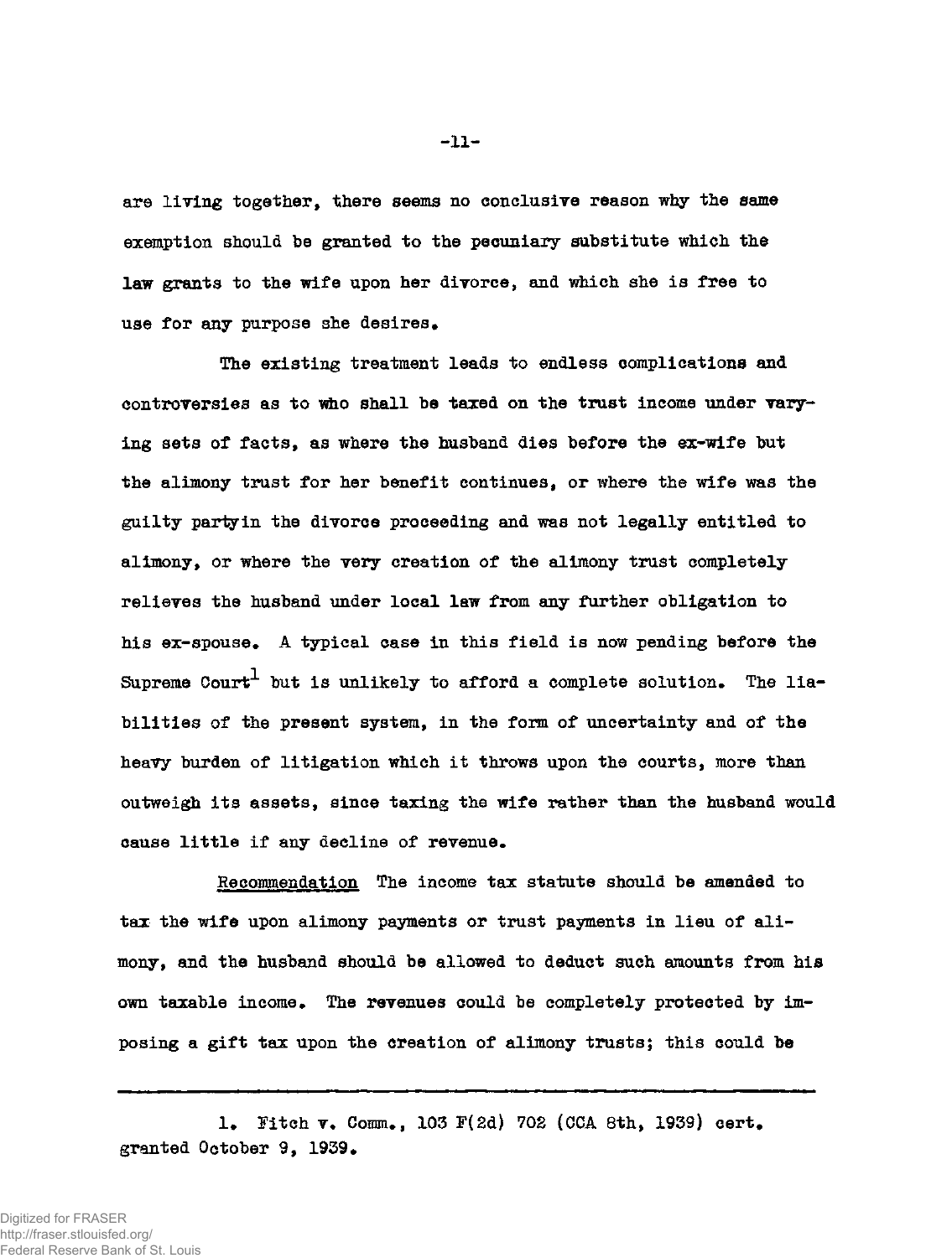**accomplished by inserting into the gift tax sections a provision that release of marital rights to alimony should not be considered an ade**quate consideration in money or money's worth for a transfer of property.

**The alimony situation is, of course, only a segment of the whole field of trusts set up by a husband for members of his family\* Where such a trust is set up for a child or wife living harmoniously with the husband, the existing cases are so confused that one never knows when the grantor will be taxable upon the income and when the**  beneficiary who received the income. The model of the English income **tax law certainly deserves careful consideration here; the grantor might be taxed by express statutory provision on the income from any trust set up for a wife living with him, or for a minor child, unless a full life estate in the income is given in trust for the child rather**  than a mere term of years. If deemed desirable, this new statutory **scheme could be made applicable only for the future, and the old scheme could remain for cases in which alimony arrangements have been based upon existing law.** 

6. Existing Law as to Cancellation of Indebtedness in Cor**porate Reorganizations The Chandler Act,<sup>1</sup> recently passed to clarify and amend certain portions of the National Bankruptcy Act, Contains a provision that no income tax shall be levied upon any release of indebtedness occurring when a company is reorganized and returned to** 

1. Pub. No. 696, 75th Cong., 3rd Sess., c. 575 (1938).

Digitized for FRASER http://fraser.stlouisfed.org/ Federal Reserve Bank of St. Louis **-12-**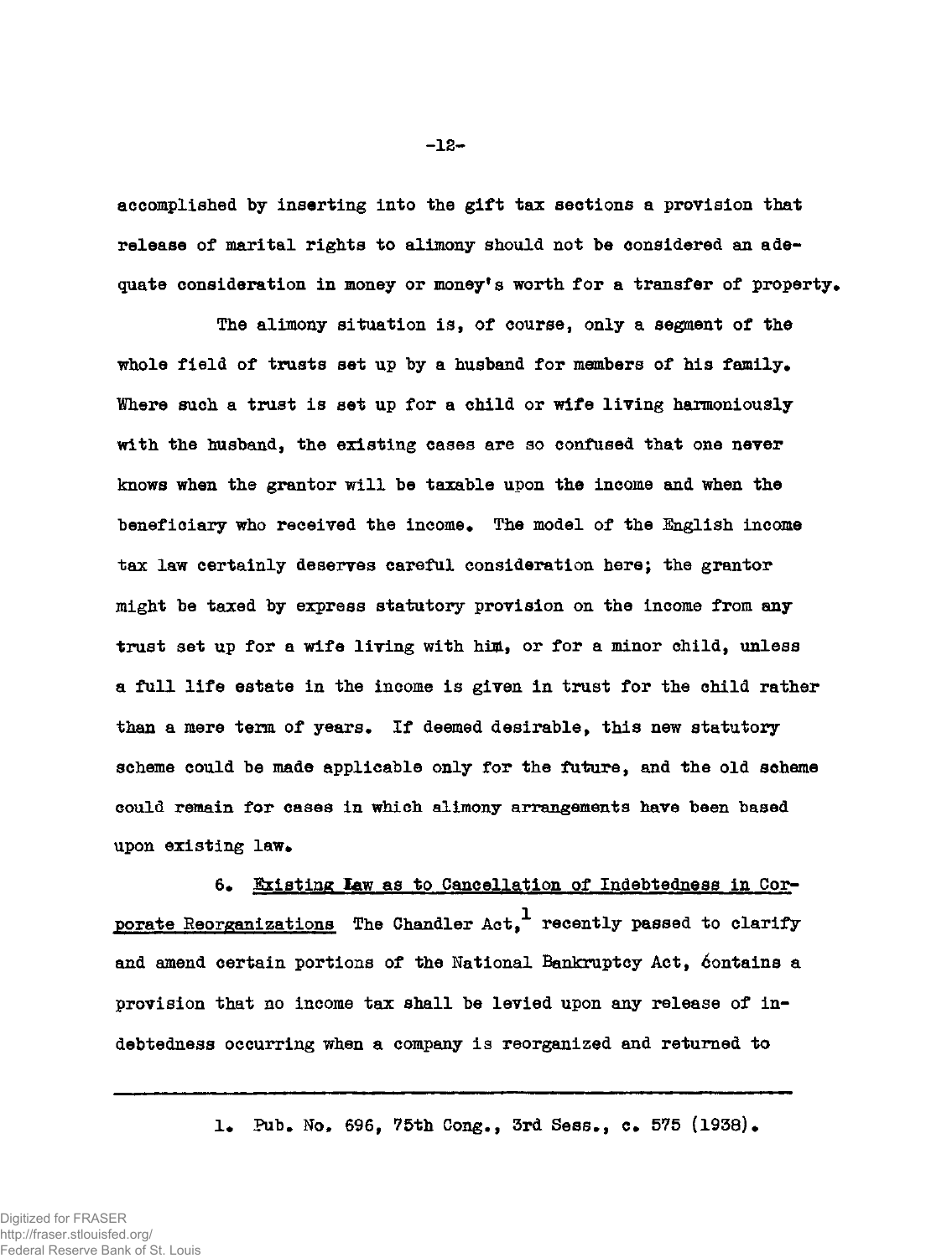**business under Section 77 B\* A large reduction of fixed indebtedness usually occurs, since that is the very purpose of a corporate reorgani**zation. The Act, however, goes on to provide in Section 270 that the **cost basis of the assets in the hands of the reorganized company shall**  be reduced by the full amount of the indebtedness cancelled or reduced. **This sweeping income tax provision crept in almost in the still of the night, through the Judiciary Committee rather than the Ways and Means**  Committee.

**Discussion The above treatment, although seemingly fair on its face, leaves the situation worse than it was before the attempted**  remedy. Independently of this statute, the corporation would be taxed **as having received income only in the amount by which it is left with**  an affirmative surplus.<sup>1</sup> The Chandler Act, however, appears to have the **effect of imposing a deferred income tax (through a basis reduction) on the whole amount of indebtedness cancelled, even though only a part of the cancellation would have been taxable to the corporation under**  general income tax principles.

**Thus, a corporation with a debt of \$1,000,000 and assets of #800,000 which secured a #500,000 reduction of its debt, would, under general income tax principles, not be taxable upon the first \$200,000** 

<sup>1.</sup> Lakeland Gro**cery** Co., 36 BTA 289. Even this rule has its qualifications. Several forms of release from indebtedness do not constitute taxable income regardless of solvency. Thus the can**cellation of a debt owed by a corporation to one of its stockholders is ordinarily treated not as income, but as a contribution to the**  capital of the corporation. Reg.  $101$ , Art.  $22(a)-14$ .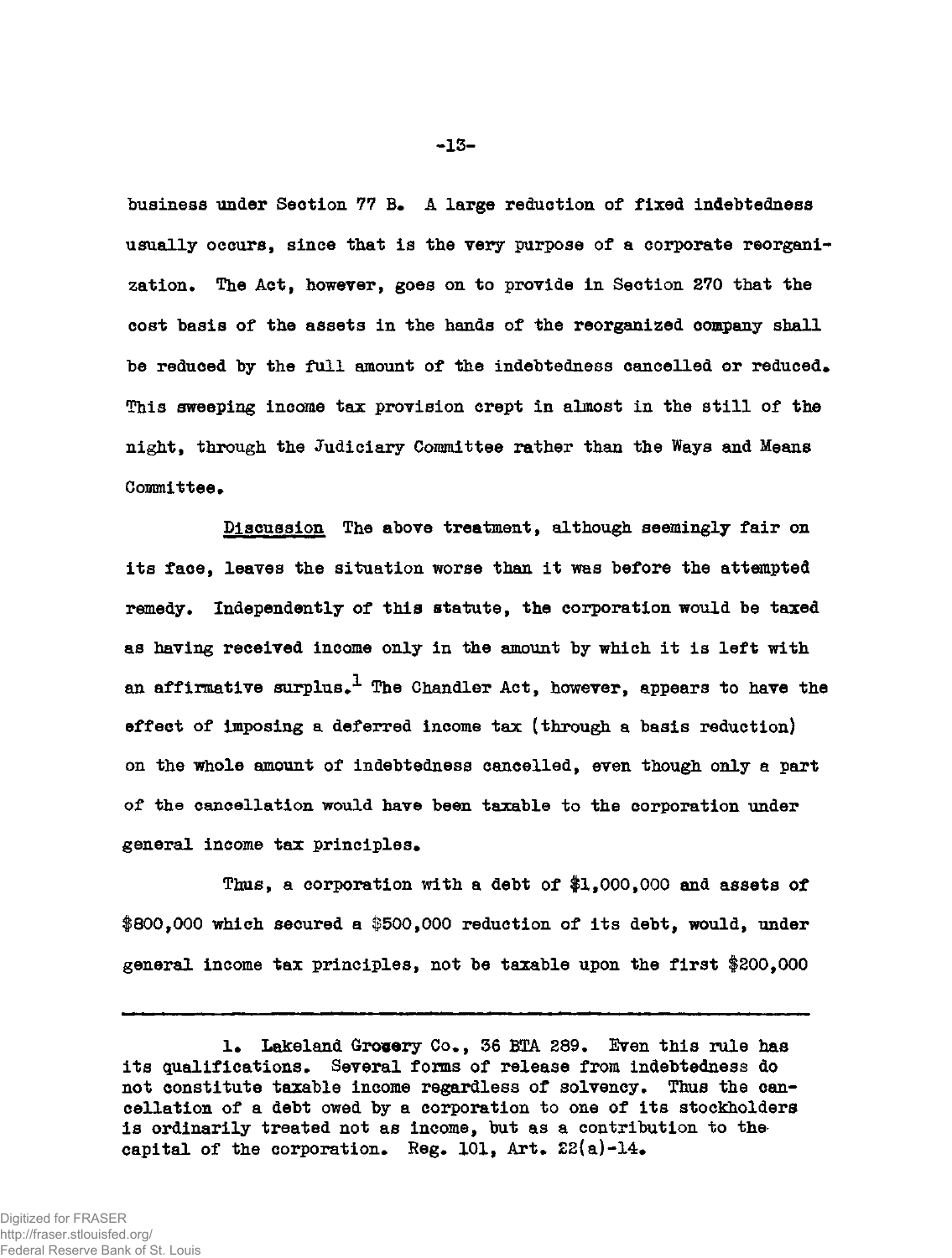of the cancellation, since that would merely leave the assets and debts exactly equal. Only the remaining \$300,000 would be taxable. Under **the Chandler Act, however, the whole #500,000 goes to reduce the cost basis of the company's assets for depreciation purposes and for com**puting gain or loss upon subsequent disposition.

**Recommendation The provisions of the Chandler Act relating to income tax seem out of place, and might be transferred to the Revenue Code, with a clear provision that cost basis should be reduced only to the extent that the corporation would have received taxable**  income except for the statutory exemption. Section  $113(b)(3)$  of the **Code affords a precedent here, although even that Section is somewhat**  ambiguous in its phraseology.

**There seems no reason why a similar treatment should not be extended to individuals• Extension or re-adjustment agreements with creditors, of the type here involved, are really adjustments of capital rather than the creation of income in the ordinary sense of the term\*** 

**7. Existing Law as to Ascertainment of Earnings or Profits Available for Corporate Distributions The income tax statute defines a dividend as any distribution out of "earnings or profits." The term "earnings or profits\* includes many items of non-taxable income, such as interest in government bonds and dividends of domestic corporations^ Numerous questions have arisen as to whether particular receipts which** 

**-14-**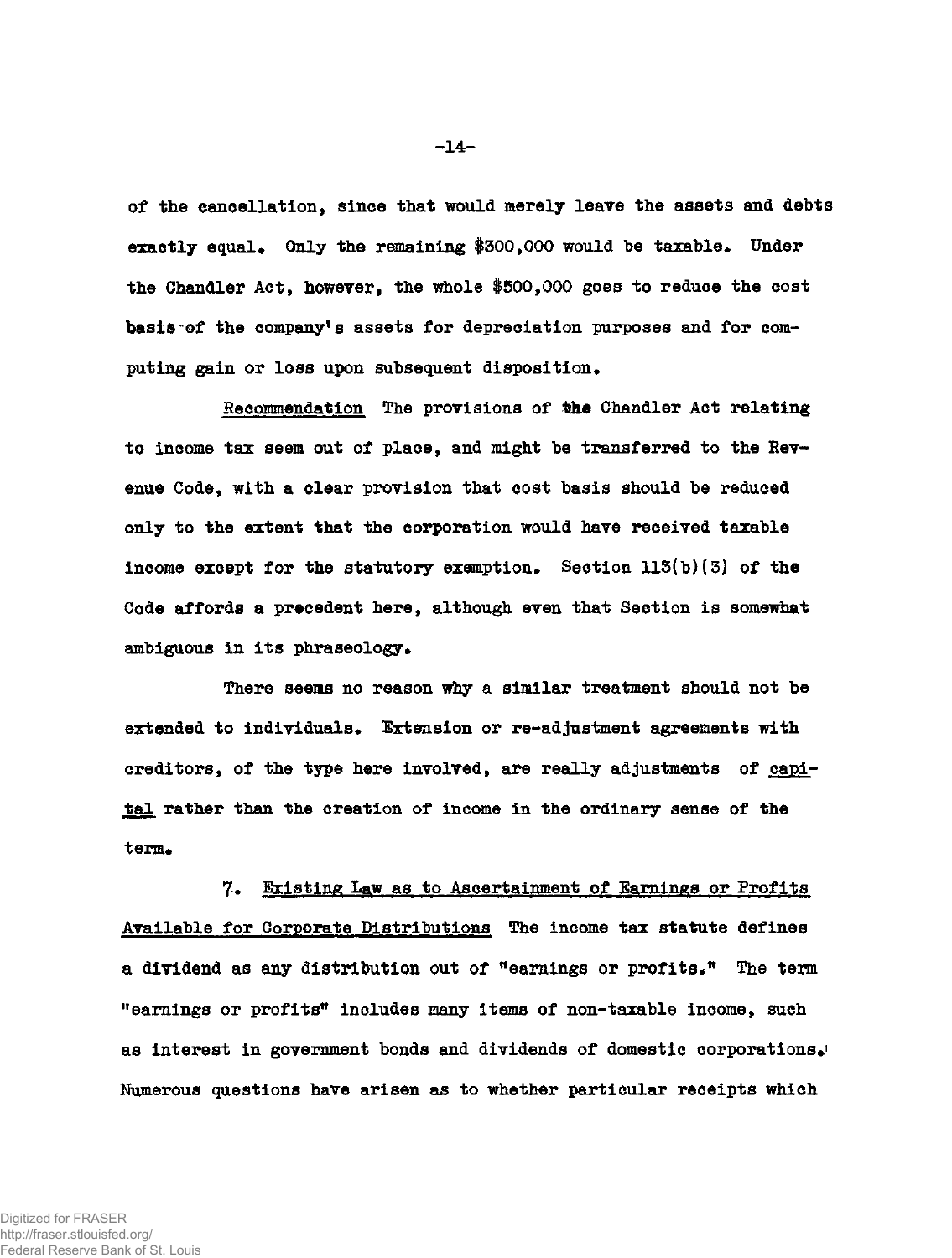would otherwise be taxable income, but which have been accorded a statutory exemption, are "earnings or profits" so that distribution therefrom to the shareholders would be taxable to them.

For example, property may be acquired by a corporation in the course of a tax-free reorganization. Company A, having property for which it paid  $$1,000$ , but which has risen in value to  $$1,000,000$ . may transfer the property to Company B in return for the latter's stock. A similar gain may, of course, arise on an exchange of stock for stock. It has been held by the Board and the courts that such a gain, though it is not recognized as taxable to the company due to the reorganization provisions nevertheless, increases the earnings or profits of the transferring company available for taxable distribution.<sup>1</sup>

Furthermore, at least one court has indicated that a mere rise in value of property held by the same company may constitute earnings or profits, although unrealized increment has never been considered taxable income.

Discussion Cases like F. J. Young Corporation ignore the basic theory underlying the non-recognition of gain in reorganization transactions. Section 111(c) provides: "In the case of a sale or exchange, the extent to which the gain or loss determined under this section shall be recognized for the purposes of this title, shall be

**-15-**

<sup>1.</sup> F. J. Young Corporation, 35 *BTA* 860, aff<sup>f</sup>d 103 F(2d) 137 (CCA 3rd, 1939); Susan T. Freslman, 33 BTA 394, dismissed without opinion CCA 2nd, 3rd, 1936.

<sup>2.</sup> Binzel v. Comm., 75 F(2d) 989 (CCA 2nd, 1935) cert. den. 296 U.S. 579 (1935)-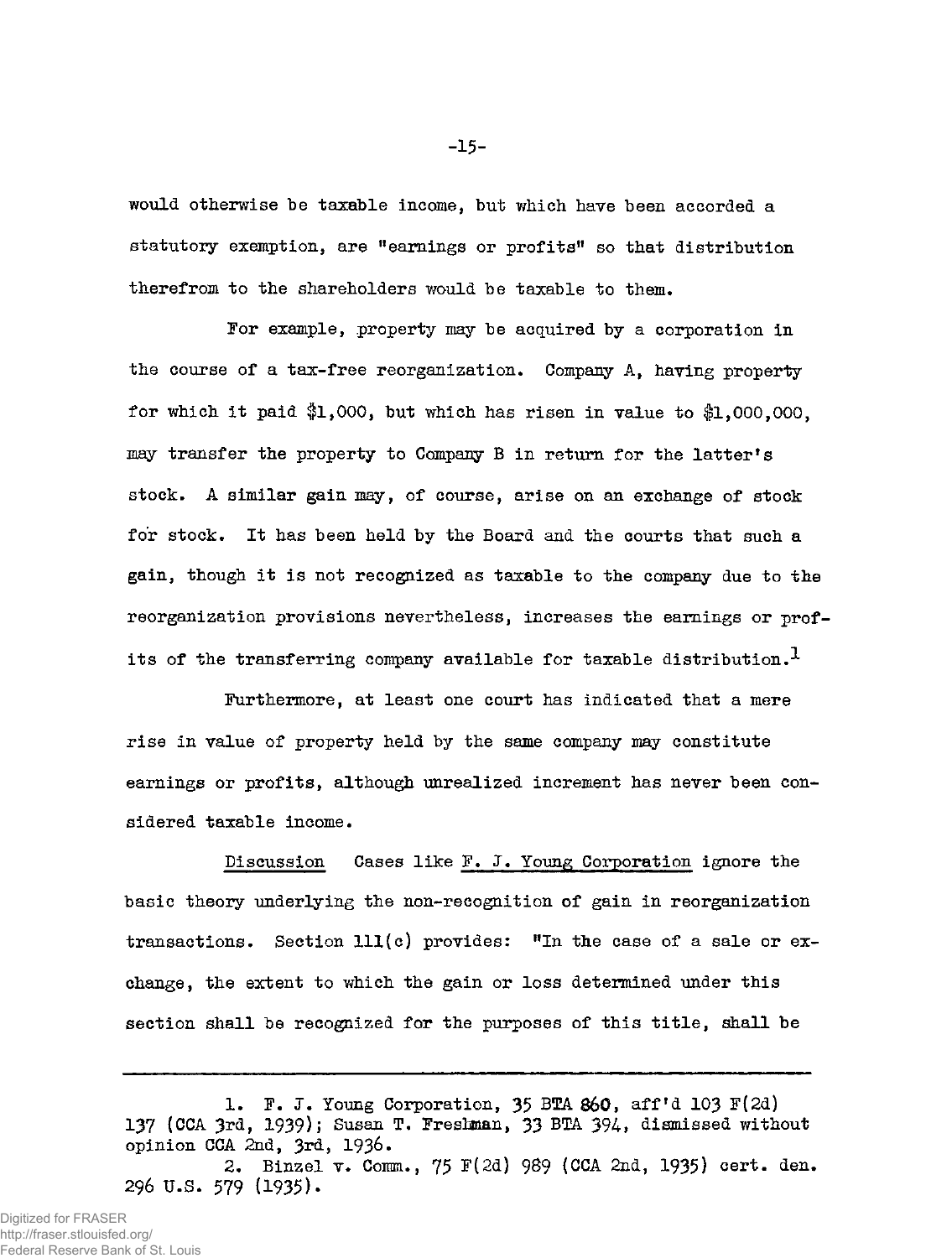determined under the provisions of section 112." The words "for the purposes of this title" seem to compel the conclusion that the exemption from non-recognition for income tax purposes applies equally to the determination of earnings or profits. A correlation between these two concepts is essential if we are to achieve the objective of the reorganization sections, and if we are to avoid extremely difficult problems of administration and of bookkeeping for tax purposes. The decisions referred to are also contrary to the Treasury's own current income tax regulations.

Recommendation The statute should be amended to make it perfectly clear that "earnings or profits" are not increased either by appreciation, or decreased by depreciation in value, or increased by any receipts rendered tax-free by the reorganization provisions.

8. Existing Law as to Taxation of Undistributed Profits Despite Impairment of Capital Though expiring at the end of the current year, the undistributed profits tax still leaves a large number of controversies arising with respect to earlier years since 1935. Relief from this tax was accorded to insolvent companies and to companies in receivership. However, companies which had an impaired capital structure, but which had somehow managed to stay out of bankruptcy or

<sup>1.</sup> Reg. 101, Art. 115-3. For a more complete criticism of these cases see Paul, Ascertainment of "Earnings or Profits" for the Purpose of Determining Taxability of Corporate Distributions, included in Selected Studies in Federal Taxation, Second Series, p. 149 (1938).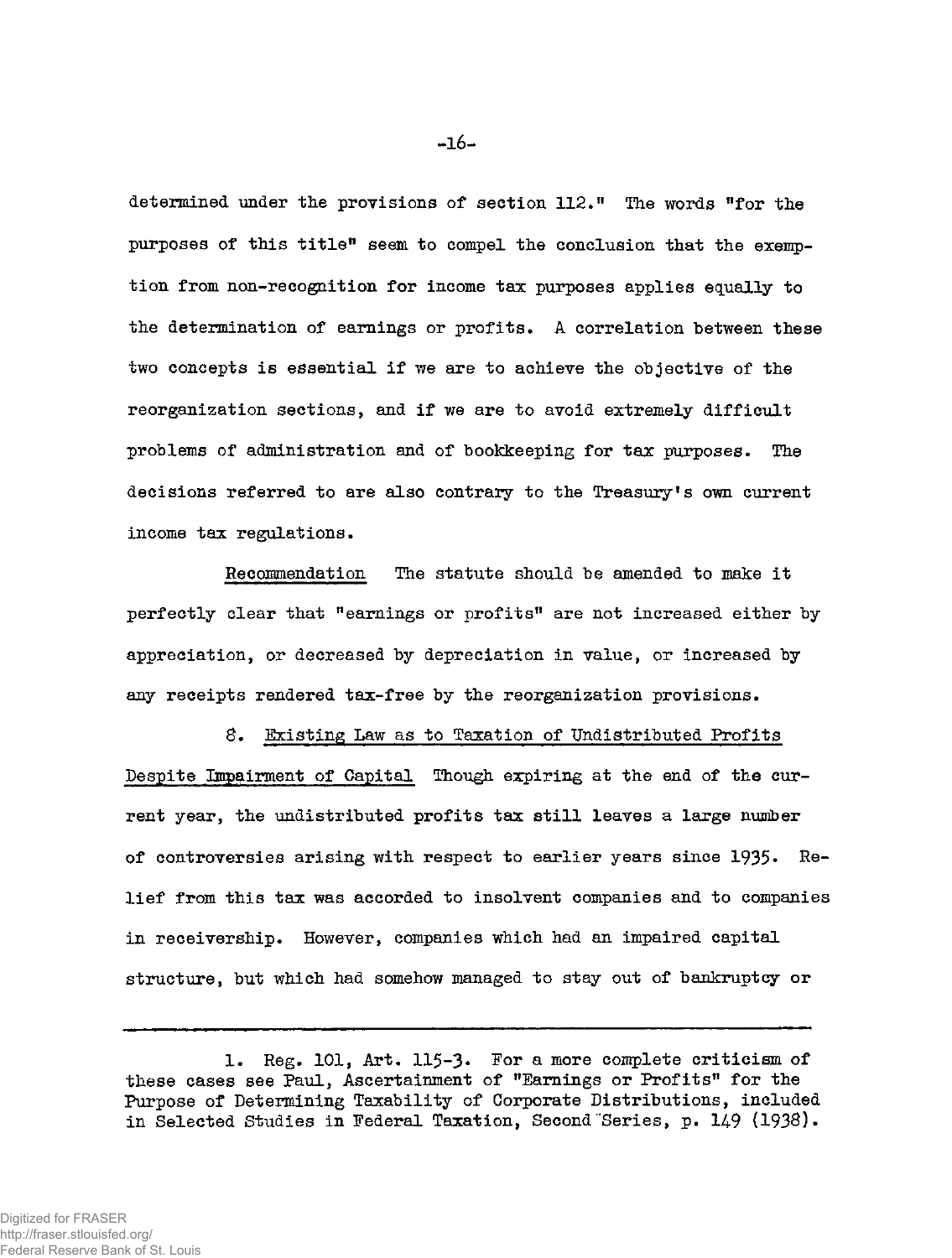receivership, were given no similar relief, even though they were equally unable under local law to distribute any dividends. The charter of such a corporation was held not to be a contract executed by the corporation,<sup>1</sup> and the statute so interpreted has been held constitutional. $^2$ 

Discussion There is still no authoritative decision upholding the right of Congress to tax as undistributed profits earnings the distribution of which is forbidden by state law. The right to tax in such cases will probably be upheld, but such a conflict between national and local statutes is certainly inexpedient. It was often not feasible, due to limitations of time or to the unwillingness of preferred creditors, for companies with impaired capital to write down their capital structure in order to distribute the current earnings. Therefore, such corporations are practically in the same position as corporations in receivership or bankruptcy, and should be given the same relief. Otherwise, the very corporations least able to pay dividends are forced to pay the greatest undistributed profits tax.

Recommendation If it is deemed inadvisable retroactively to exempt deficit corporations from the undistributed profits surtax to the extent of their capital impairment, then they should at least

1. Reg. 94, Art. 26-2.

2. Crane-Johnson Co. v. Comm., 105 F(2d) 740 (CCA 8th, 1939).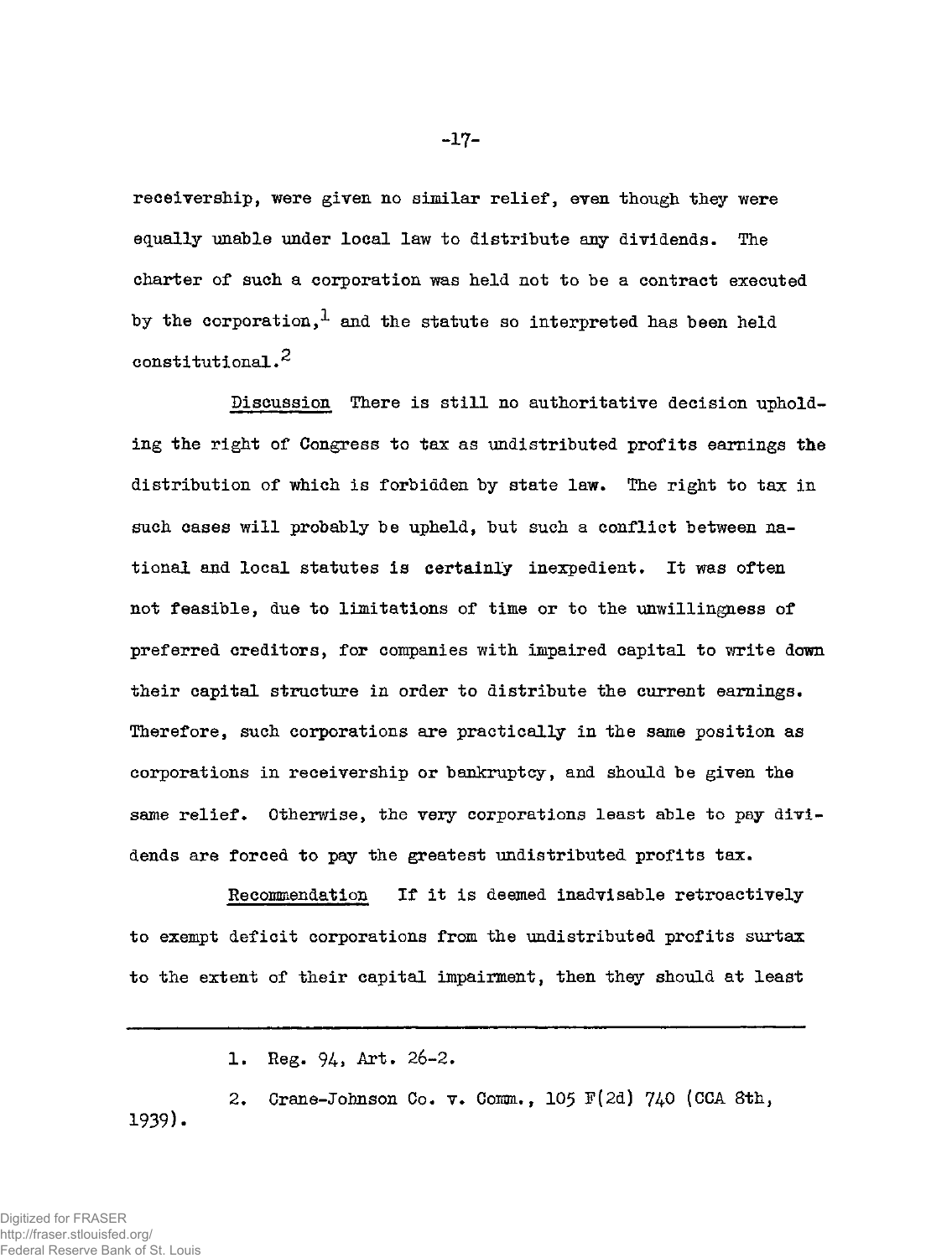be given the favored treatment of a flat tax at a rate substantially below the average effective undistributed profits tax rate.

9. Existing Law as to Personal Holding Company Tax Where Dividends Cannot be Distributed Since 1934 Congress has imposed upon "personal holding companies" a tax now amounting to 65% on the first  $2,000$  of undistributed income, and a tax of  $75%$  on the remaining undistributed income. Section 405(a) allows such companies the deduction of dividends paid. The current act, however, denies to such companies the benefit of the capital loss provisions which will be available to other corporations beginning next year, and also purports to deny them the benefit of the carry-over of net losses.

Discussion As a result of the above provisions, many personal holding companies are being spanked much more seriously than Congress probably intended. This is especially true in the case of corporations which have current taxable income but which have no earnings or profits available for dividend distribution, either from the current year or from past years. This situation is possible where the corporation has non-deductible capital losses, or other non-allowable expenses or losses, which eliminate "earnings or profits" within  $/$ the technical meaning of that phrase but leave current taxable income.<sup>1</sup>

(continued on following page)

<sup>1,</sup> See Foley Securities Co. v. Comm., F(2d) (CCA 8th, 1939), Here the personal holding company had a 1934 profit of \$49,000. However, it had a deficit of about #23,000 at the beginning of the same year. It distributed approximately \$42,000 to escape the personal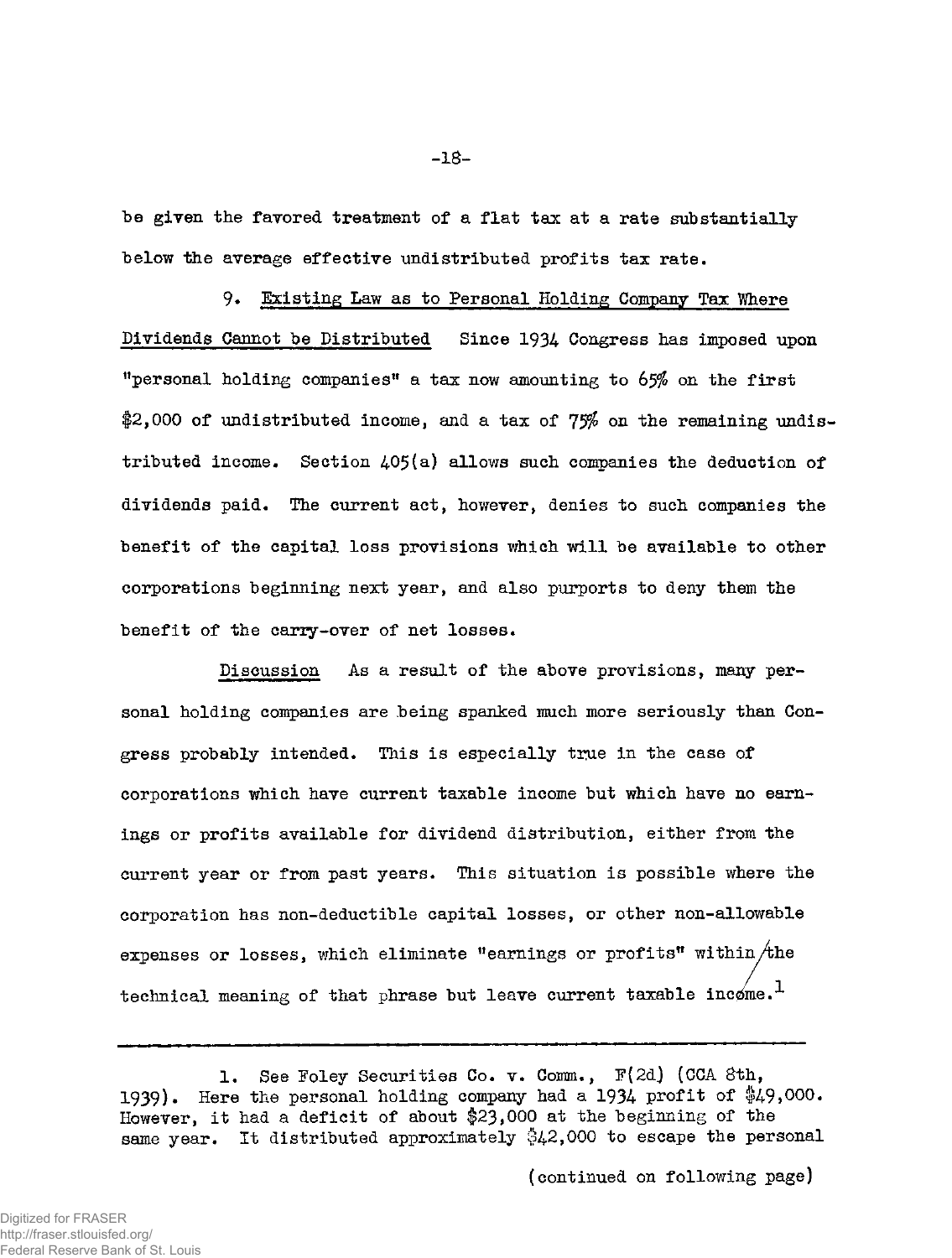Under the existing law such a corporation may be taxable at approximately 75\$ of its net income. It cannot escape this tax, since even if it distributes an amount equal to the total current taxable income, that amount will not be a taxable dividend because not out of "earnings or profits",  $\frac{1}{2}$  and therefore would not entitle the corporation to a dividends-paid credit. Nor can the tax be escaped through the mechanism of a consent dividends credit;<sup>2</sup> the intention of Congress. as revealed in the legislative reports and in the current regulations, was that such a credit could be obtained only to the extent that a dividistributed, which means that the amount of the credit is limited by the amount of earnings or profits available.<sup>3</sup> Even complete liquida-

(continued from previous page)

holding company surtax. Due to the prior deficit, it was held that the first  $$23,000$  had to be used to make up that amount, and the distribution to this extent was a return of capital, not taxable to the shareholders and not available for use as a dividends credit.

This problem does not exist under the acts since 1936, since Section 115(a) now defines "dividend" to mean a distribution out of either earnings or profits accumulated since 1913 or current earnings or profits of the taxable year without regard to the existence of accumulated earnings. That is since 1936 a dividend from current profits would be taxable when distributed, even though there is a deficit, and such a dividend would be deductible by the corporation. The problem typified by the Foley case still may arise, however, where the company has current taxable income but no earnings or profits either from the current year or prior years since 1913.

1. See Internal Revenue Code, Sec. 115(a) defining a dividend.

2. See Internal Revenue Code, Sec. 28.

3. Ways and Means Committee Report No. i860, 75th Cong., 3rd Sess., pp. 24-25 (193S); Reg. 101, Art. 23(c)-l.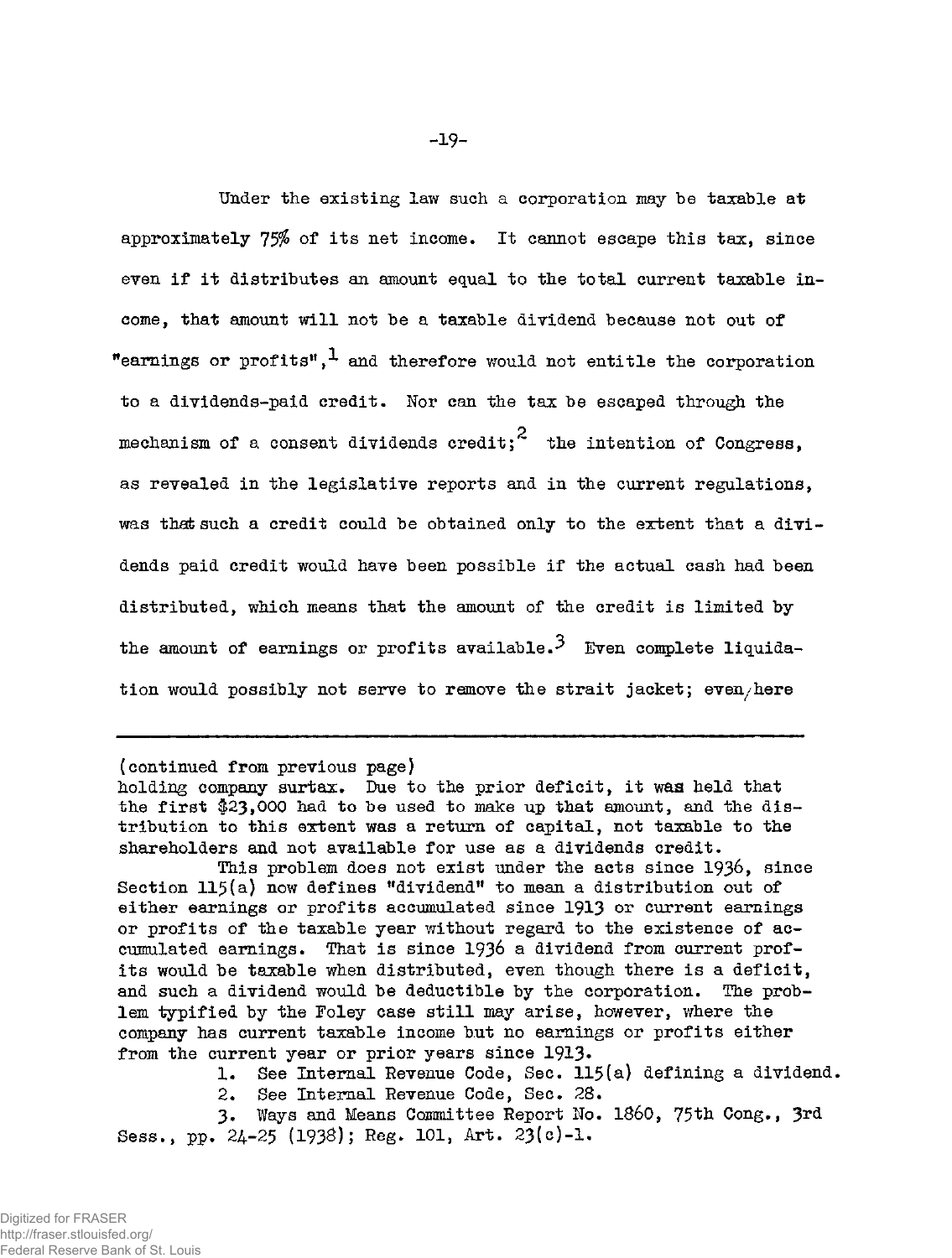the dividends paid credit might be limited.<sup>1</sup>

Recommendation If it is deemed inadvisable to exempt from the personal holding company surtax corporations with no current or past earnings or profits, then an alternative mechanism would be to extend the consent dividends credit to such personal holding companies for amounts which the shareholders include in their individual returns, even though such amounts would not have been taxable as dividends if actually distributed.

10. Existing Law as to Res Judicata The general judicial doctrine of res judicata, namely the principle that issues of fact or of legal rights determined in one suit cannot thereafter be relitigated, is applied by the courts in tax controversies.<sup>2</sup> The doctrine involves special questions with relation to the income tax for the reason that the income tax involves items such as trust income, depreciation and many others which recur annually year after year, causing each year's tax liability to constitute a different cause of action.

2. Tait v. Western Maryland Ry. Co., 289 U.S. 620 (1933), discussed in Paul, Selected Studies in Federal Taxation, Second Series, pp. 104, 106 (1938); Griswold, Res Judicata in Federal Tax Cases, 46 Yale L. J. 1320 (1937).

<sup>1.</sup> See Gaston & Co., 39 BTA 640, involving Section 351 of the 1934 Act and holding that a liquidation distribution, not being taxable to the shareholders except to the extent that it exceeded their basis, could not be deducted by the corporation in computing the personal holding company tax. Under present law, however, it is possible to obtain a dividends paid credit for some liquidation distributions; Reg. 101, Art. 27(g)-l.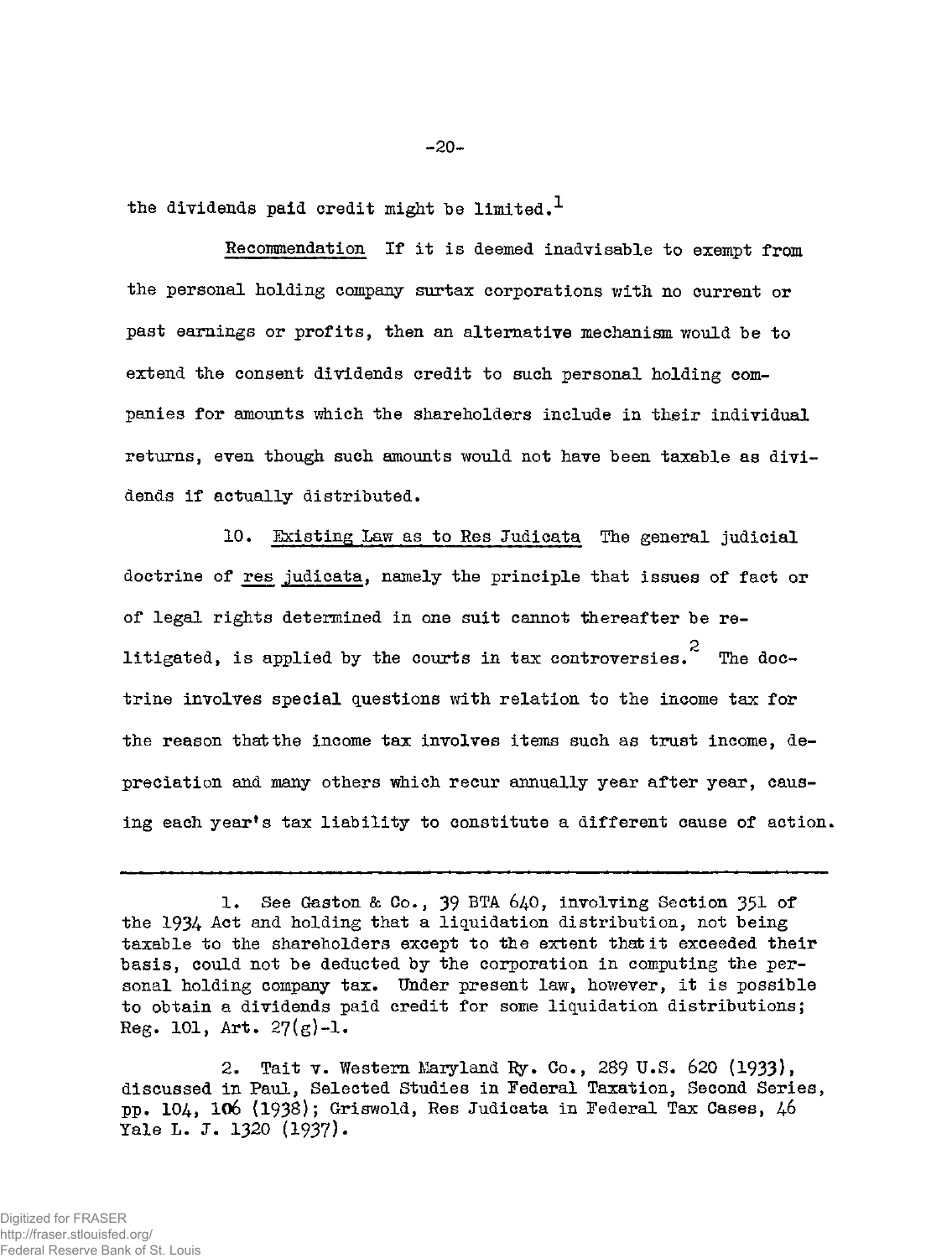As applied to tax cases the doctrine is further complicated by the fact that tax suits may sometimes be brought against the Collector of Internal Revenue and sometimes against the Commissioner or against the United States. On this point the law may be summarized by stating that decisions in the cases involving the United States or the Commissioner as a party may be res judicata as to later actions involving the Collector, whereas the converse of this proposition is not true.<sup>1</sup>

Discussion The application of res judicata causes some startling instances of martyrdom as tax law progresses and changes. Consider the plight of the unhappy husband in Helvering v. Brooks.<sup>2</sup> The Second had created an alimony trust in behalf of his divorced/wife was taxable had created an alimony trust in behalf of his divorced/wife was taxable charge his legal obligation towards the ex-spouse. Several years later pired) the same Circuit Court of Appeals in a different case,  $3$  involving a substantially identical alimony trust held that the husband was not

- 2. 82 F(2d) 173 (CCA 2nd, 1936).
- 3. Helvering v. Leonard, 105 F(2d) 900 (CCA 2nd, 1939).

<sup>1.</sup> Cf. Bankers Pocahontas Coal Co. v. Burnet, 287 U.S. 308 (1932) and Tait v. Western Maryland Ry. Co., 289 U.S. 620 (1933)•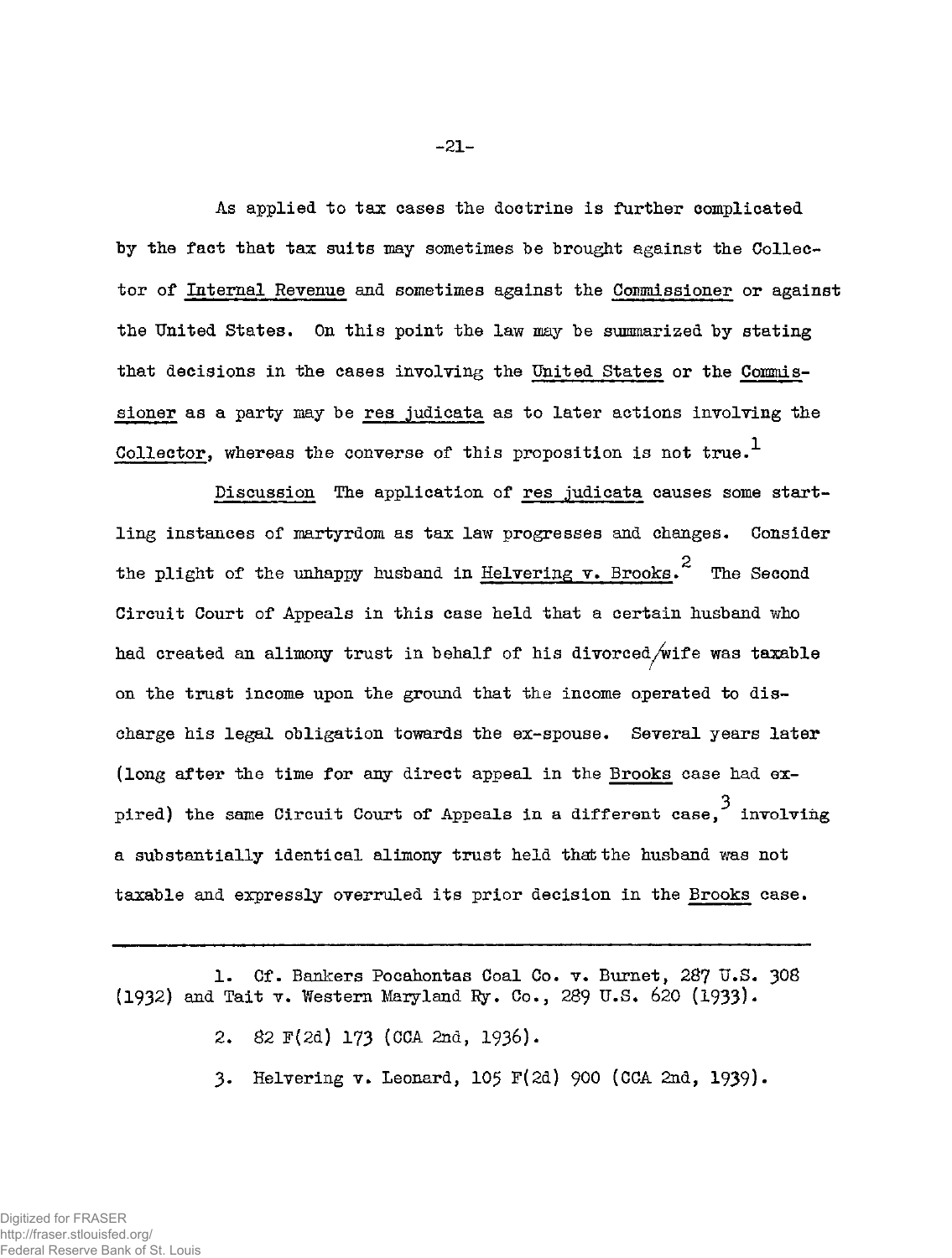Nevertheless, because of the operation of res judicata, Mr. Brooks must apparently continue to pay income taxes upon the trust income so long as the trust endures. An error has been perpetuated which neither the Court, nor the taxpayer, nor the government can do anything to alleviate.

The doctrine has further complications in tax cases due to the system of Supreme Court certiorari. The United States Supreme Court rarely grants certiorari in tax cases unless the lower courts are in conflict; but conflict may develop only after it is too late for the original taxpayer to petition for certiorari. The purposes of the doctrine of res judicata, namely, to lessen litigation is, of course, a worthy objective, but objectives of the doctrine are defeated instead of achieved. In cases decided adversely to the particular litigant, whether government or taxpayer, every avenue of appeal must be exhausted, however small the amount involved, since otherwise the original decision will result in a binding adjudication which may be conclusive as to all future tax liabilities relating to the same item.

Recommendation The existing distinction between suits involving the United States, the Commissioner and the Collector is highly artificial, and there is no reason why all tax suits and proceedings should not be required to be brought against the United States, the real party in interest.

It also need not be too loose a remedy to authorize the courts and the Board of Tax Appeals to relax the rule of res judicata in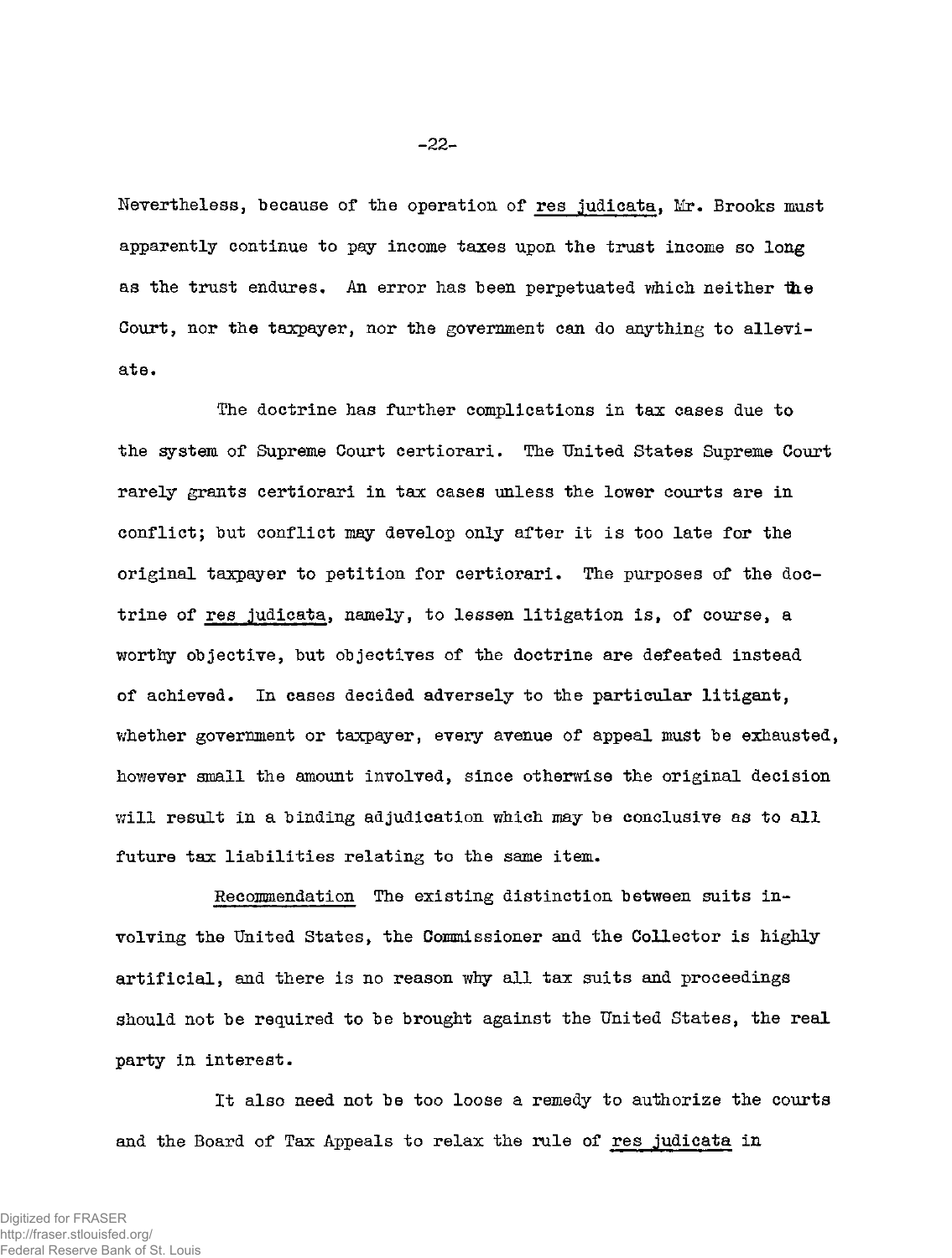meritorious cases upon a showing of additional or different facts in the subsequent year or upon a showing that the rules of law as announced by the courts have changed since the prior determination. This can be accomplished procedurally by permitting motions to strike out pleadings on the ground that res judicata applies and permitting such motions to be defended on the ground of additional or different facts or a new rule of law.

11. Existing Law as to Credit for Dependents. The existing law granting a \$400 credit for dependents has been stated in the accompanying memorandum. This credit for dependents now provided by the statute ceases when the dependent reaches the age of 18 years, unless the dependent is physically incapable of self support.

Discussion The accompanying memorandum suggests an elimination of the discrimination involved in the fact that taxpayers in the high brackets receive more tax saving than those in the lower brackets. On the other hand, the credit for dependents is inadequate in that it stops, as indicated above, at the age of 18 years. This is about the college entering age when in many families dependents become most expensive and the credit for dependents is most needed.

Recommendation Assuming the discrimination involved in the credit is eliminated, it is worth serious consideration whether the maximum age of 18 should not be lifted to 21 years, the standard age of attaining majority.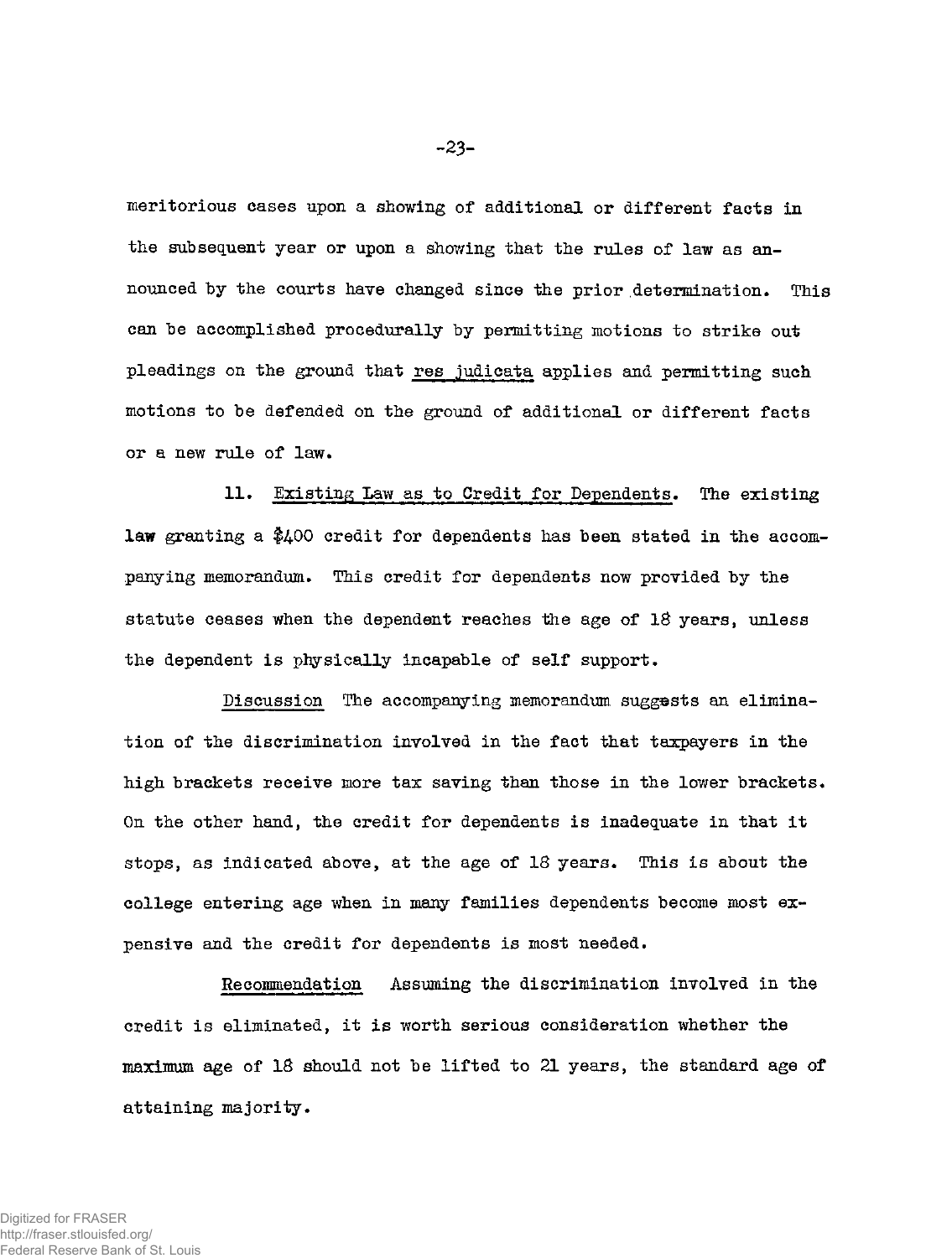12. Existing Law as to Personal Medical Expenses The present statute expressly disallows all personal living expenses<sup>1</sup> and this disallowance includes any amount expended for medical services.

Discussion It would be wholly logical and fair to allow taxpayers some deduction for expenses incurred in protecting their own health - their chief income-producing capital asset. It is plainly inconsistent to permit a farmer to deduct the expense of veterinarian service to his cattle, but not to deduct medical *expenses* made to protect the health of himself and his family. A deduction here would encourage the obtaining of adequate medical attention by taxpayers in the lowermiddle income brackets. An experiment in permitting such a deduction has worked successfully under some of the state income tax laws.

Recommendation A maximum deduction of perhaps \$100 a year should be allowed for medical or dental expenses paid by the taxpayer on behalf of himself or any member of his family.

## GIFT TAX

13. Existing Law as to Gifts in Trust Section 505(a) of the 1938 law amended Section 504 (b) of the 1932 law by providing that the  $$4,000$  annual exclusion allowed generally for gift tax purposes shall not apply to gifts in trust.

Discussion This amendment was inserted to remedy the evil of creating a number of trusts for the same beneficiary in order to

1. Internal Revenue Code, Sec. 24(a)(1).

Digitized for FRASER http://fraser.stlouisfed.org/ Federal Reserve Bank of St. Louis **-24-**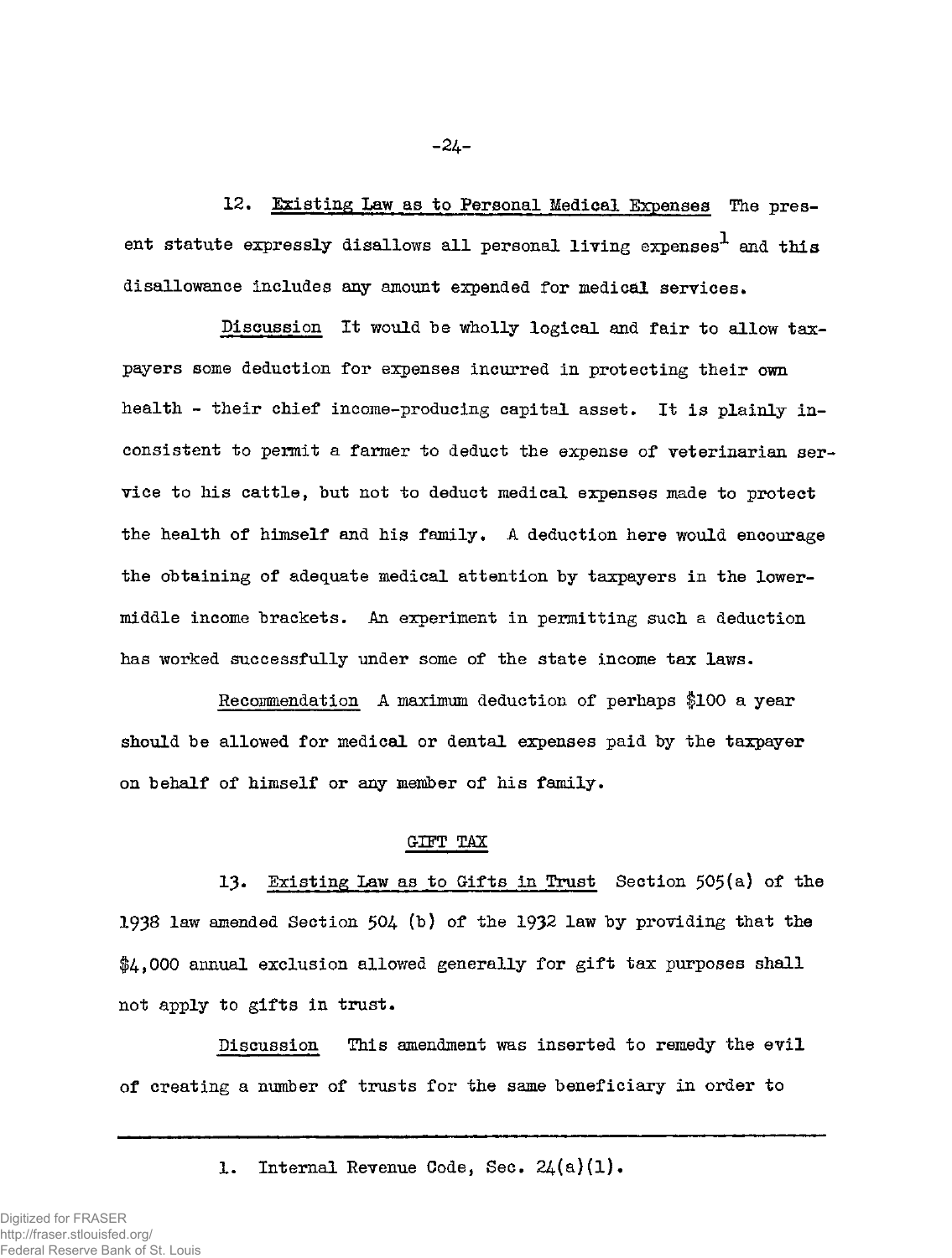**secure the benefit of more than one exclusion. The calculation of the exclusion in this situation has been the subject of a difference of opinion between the Board of Tax Appeals and the courts; the courts have finally held\* under the laws prior to 1938 that the beneficiaries are the true donees rather than the trustees, and therefore the tax avoidance which the 1938 amendment was assigned to prevent has proven illusory\* At any rate the remedy adopted in the act amounts to burning**  down the house to destroy the rats. Trusts for minor children and other **members of the family are a useful social device, and it seems unwise**  to give them a virtual death blow by completely removing the exemption.

**Recommendation The \$4,000 gift tax exclusion should be restored to gifts made by way of trust, with the limitation that only one trust should be recognized for each beneficiary in computing the tax\* The exclusion, in other words, should be in all cases determined according to the number of beneficiaries rather than the number of trusts. If one exclusion is claimed with respect to a gift in trust for a certain beneficiary, no additional exclusion should be allowed in the same year for a gift made directly to the same beneficiary.** 

**14\* Existing Law as to Gift Tax on Tenancies by the Entirety. The existing regulations under the gift tax provide that if a- husband purchases property and causes title to be conveyed to himself and his** 

**1. Welch v. Davidson, 102 F(2d) 100 (CCA 1st, 1939); Rheinstrosm v. Comm., 10\$ F(2d) 642 (CCA 8th, 1939)•** 

**-25 -**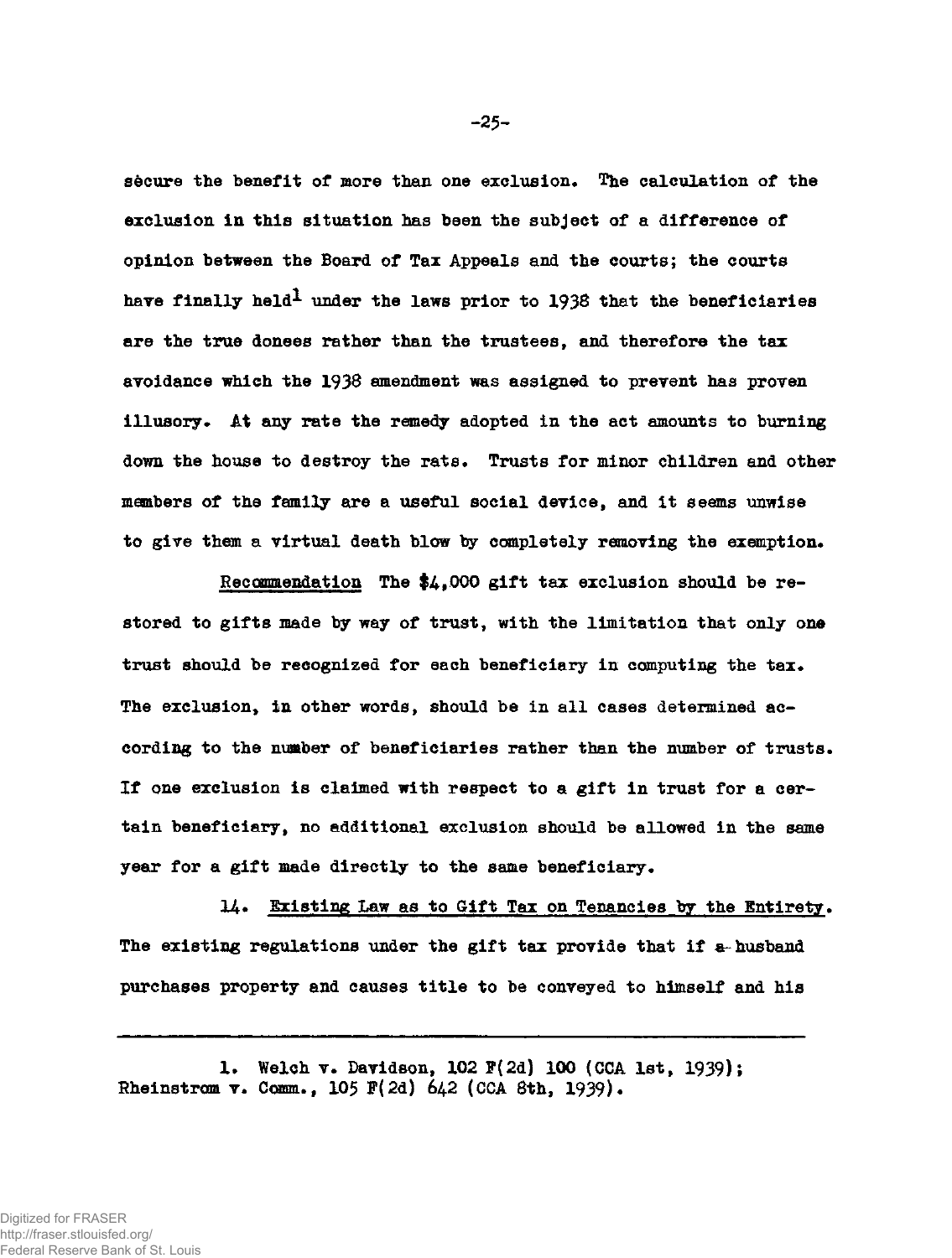**wife as tenants by the entirety, then the transaction amounts to a taxable gift to the wife, consisting of the value of her interest in the property. This position has been upheld by the courts.<sup>1</sup> However, the estate tax law provides that upon the death of the husband in such a situation, the whole value of the property is includible in his estate for estate tax purposes.2** 

**Discussion The above treatment means that the government inconsistently treats such a conveyance as a completed transfer to the wife for gift tax purposes, but disregards the transfer for estate tax purposes. The gift tax rule, moreover, involves considerable difficulties of valuing the wife<sup>f</sup>s right to the joint use of the property**  for life and her contingent right to become sole owner of the property **in case she survives the husband; and it is possible that refined distinctions may have to be drawn according to the exact legal rights which the law of the particular locality gives to the wife as one of the joint owners.** 

**Since the estate tax and gift tax were clearly designed as supplementary to one another,3 the gift tax should not be interpreted as covering transfers which are explicitly covered by the estate tax.** 

1. Lilly v. Smith, 96 F(2d) 341 (CCA 7th, 1938) cert. den. **305 U. S. 604 (193S).** 

**2. Sec. 302 (e).** 

**3» The precise extent to which this is true will be further illuminated by the decision in Sanford Estate v. Comm., U.S. (1939) aff<sup>f</sup>g 103 F(2d) 81 (CCA 3rd, 1939).**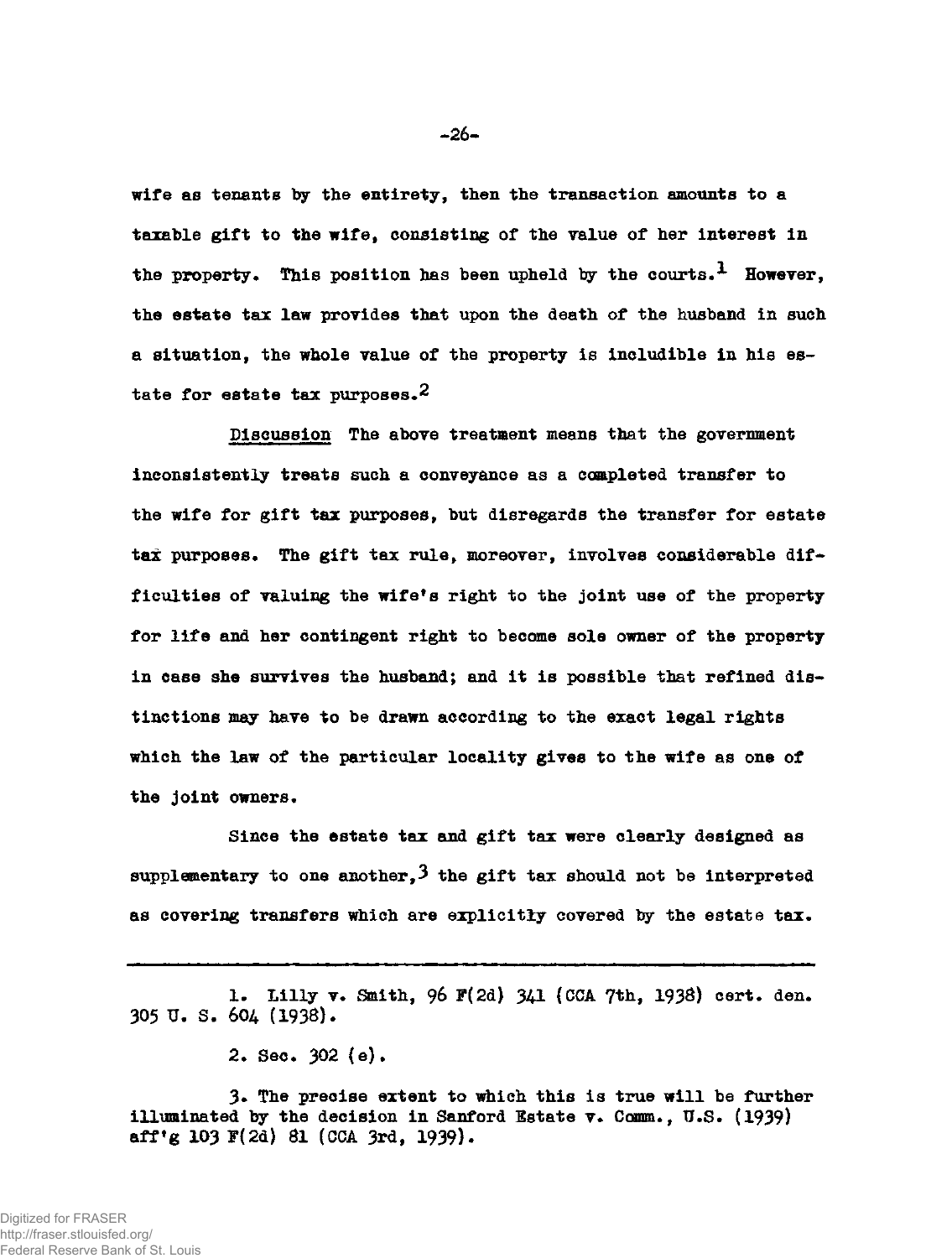The more significant shift of economic interests occurs at the husband's death; and here, as elsewhere, the imposition of tax should be laid upon economic realities rather than artificial legal technicalities. The gift tax upon the type of transfer in question would, of course, be an allowable deduction in computing the estate tax; but due to the methods of computing such a credit, this is an inadequate protection. Moreover, the husband may not consciously have intended to make a gift to the wife in the sort of transaction here involved. and imposing a gift tax traps the unsuspecting taxpayer.

Recommendation Assuming, as we apparently must, that Lilly v. Smith is a correct interpretation of the statute, the gift tax law should be amended to provide that no transfer (except gifts ultimately determined to have been made in contemplation of death) should be subjected to gift taxation where the same property would be included in the transferor's taxable estate upon his death.

#### GENERAL

15. Existing Law as to Interest on Deficiencies and Refunds. The present law allows interest of  $6\%$  upon the amount of any deficiencies, and also allows the same rate of interest upon any refunds found to be due the taxpayer.

Discussion These percentages are out of line with present interest rates and should be reduced. Such a reduction would benefit taxpayers since the amount of deficiencies collected by the government